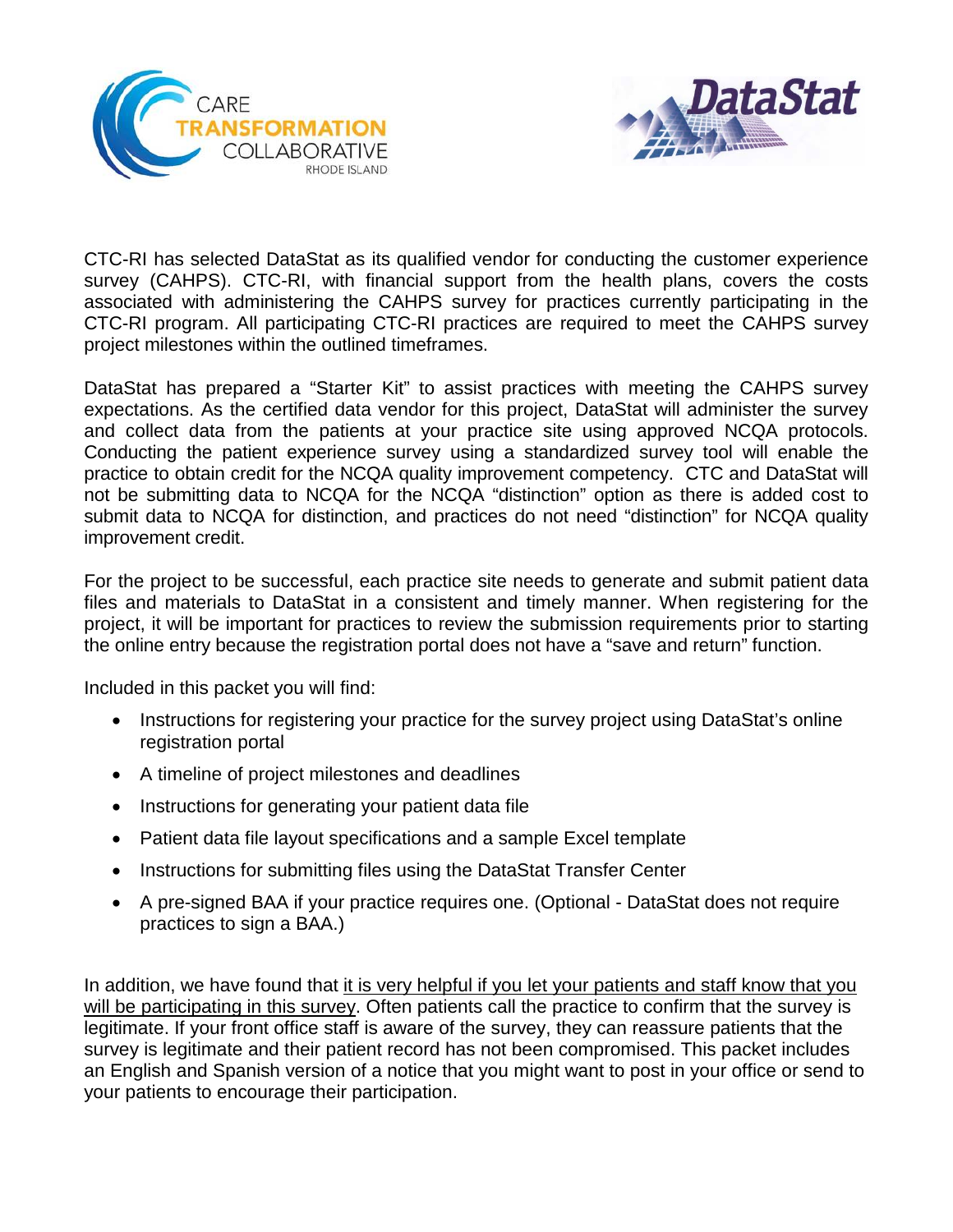- English Information for patients
- Spanish information for patients
- FAQs for the practice office staff

If you have questions about survey implementation or generating your patient data file, please contact Donna Fowlkes, DataStat Project Manager at (734) 994-0540 ext. 143 or email [RIPCMH@datastat.com.](mailto:RIPCMH@datastat.com)

If you have any questions for CTC, please contact your assigned CTC practice facilitator, Candice Brown, Project Coordinator [\(CBrown@ctc-ri.org\)](mailto:CBrown@ctc-ri.org) or Susanne Campbell, CTC Senior Project Director [\(SCampbell@ctc-ri.org\)](mailto:SCampbell@ctc-ri.org).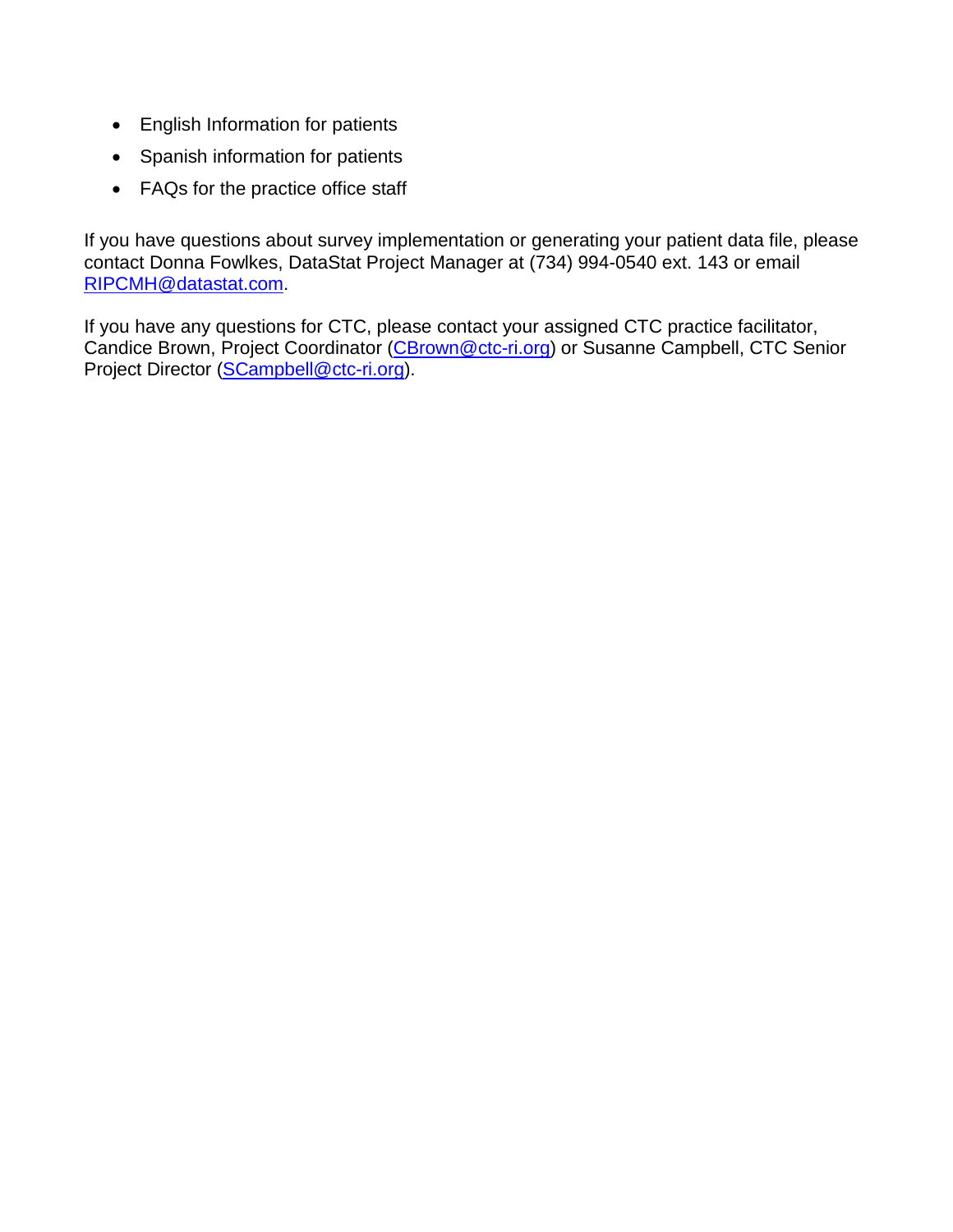



## **Registering for the 2018-2019 CTC Rhode Island PCMH Survey Project**

All practices must register for the survey project using DataStat's online registration portal located at:

#### <https://www.datastat.com/CTC>

You will be asked to provide the information listed below. Please gather the necessary information before starting the registration process, as you will not be able to save the entry and return to finish it later; you will need to re-enter all the information from the beginning. For definitions of multi-site group and eligible clinicians, please see the instructions for generating and submitting patient data files.

**Multi-site group –** the information for each practice site must be entered individually, even if all the sites have the same primary contact and data contact. Please use the street name, city, or some other unique identifier to differentiate each site that is part of the same practice. For example: First Medical-Main St., First Medical-Providence.

**Practice Name** – The practice name to be used in survey materials. Provide the practice name most recognizable to patients.

**Survey Type** - Identify whether your practice is participating in the Adult Survey, Child Survey, or both.

**Primary Contact** - DataStat will contact this person regarding administrative tasks for the survey such as approving the practice logo and executive's signature to be used in survey materials. Provide the contact's First Name, Last Name, Email Address, and Telephone Number.

**Data Contact** - This person will be responsible for generating the practice's patient data file and uploading it to DataStat using the DataStat Transfer Center. Provide the contact's First Name, Last Name, Email Address, and Telephone Number.

**Practice Type** - Identify whether your practice is a stand-alone practice or part of a medical group. *(A medical group is a group of practices that want to grant permission to have their data looked at as a group, in addition to individual practices.)*

**Number of Eligible Clinicians** - The number of eligible clinicians we should expect to be represented in your patient data file.

When you are finished entering all the information on the registration portal, click the "DONE" button located at the bottom of the last screen. A confirmation screen will appear after you have completed your registration.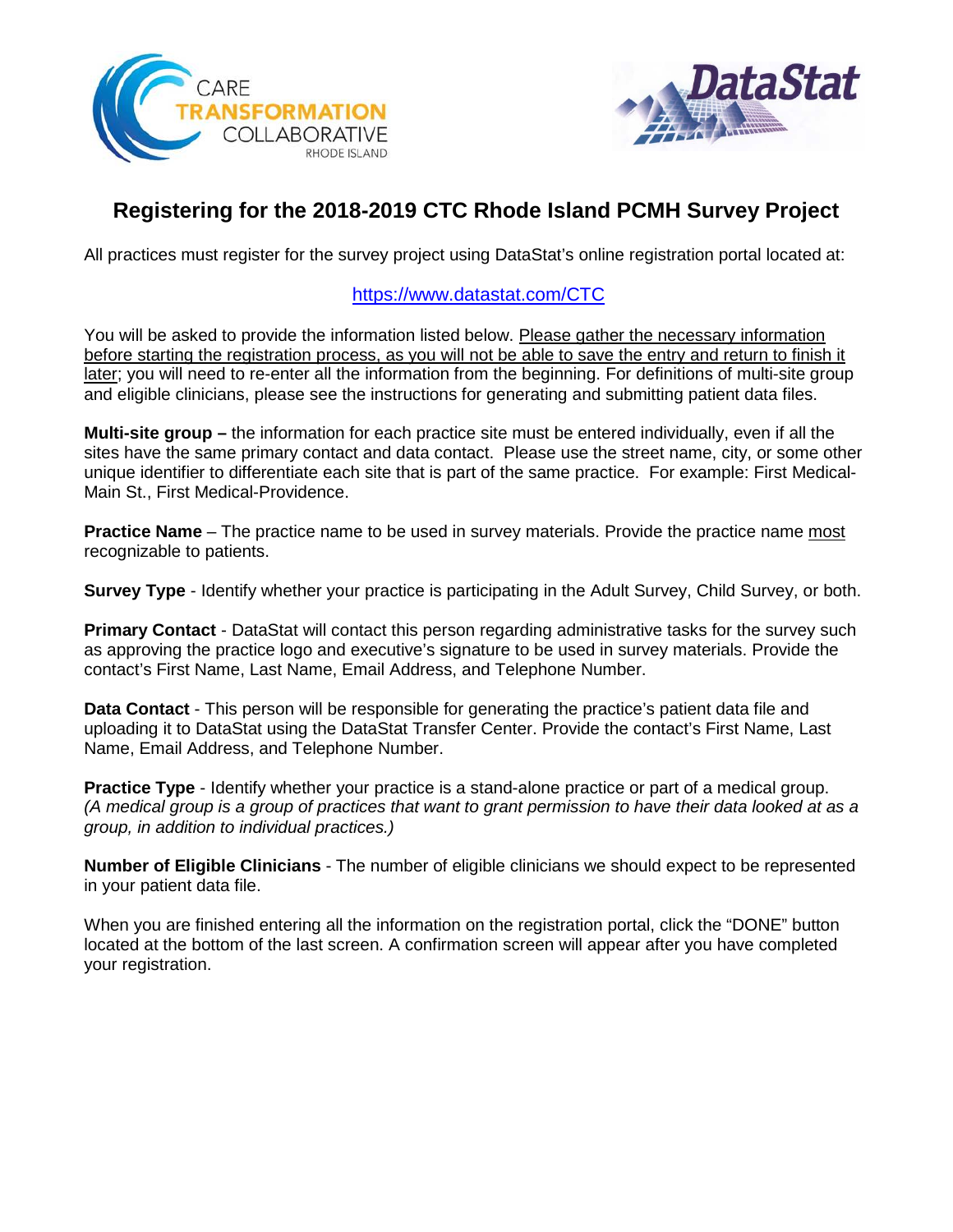



## **2018-2019 CTC Rhode Island PMCH Survey Project**

## **PROJECT MILESTONES**

| <b>Milestone</b>                                                | <b>Dates</b>                    |
|-----------------------------------------------------------------|---------------------------------|
| Practices participate in Practice Reporting Committee           | September 25, 2018 8:00 to 9:30 |
| training                                                        | held at RIQI 50 Holden Street   |
|                                                                 | Providence RI                   |
| Practices complete DataStat's online registration form to       | September 25 - October 9, 2018  |
| participate in the survey project                               |                                 |
| Final deadline for practices to complete online registration    | October 9, 2018                 |
| DataStat sends Transfer Center invitations to the practice's    | September 25 - October 10, 2018 |
| data contact person, if there's no existing account. (This will |                                 |
| occur after the practice has completed registration.)           |                                 |
| DataStat sends logo/signature forms to the practice's           | September 25 - October 10, 2018 |
| primary contact person. (This will occur after the practice     |                                 |
| has completed registration.)                                    |                                 |
| Final deadline for practices to activate any new Transfer       | October 15, 2018                |
| Center accounts. (For new data contacts.)                       |                                 |
| Practices generate patient data files - submission window       | October 15, 2018                |
| <u>opens</u>                                                    |                                 |
| Practices submit patient data files to DataStat using the       | October 15 - October 26, 2018   |
| DataStat Transfer Center                                        |                                 |
| Practices sign and return BAAs to DataStat (if required by      | October 16, 2018                |
| the practice)                                                   |                                 |
| Final deadline for practices to complete logo/signature         | October 23, 2018                |
| forms and send any new logos/signatures to DataStat             |                                 |
| Final deadline for practices to submit patient data files       | October 26, 2018                |
| (Any data file issues must be resolved by this date)            |                                 |
| $1st$ survey mailing                                            | November 21, 2018               |
| 2 <sup>nd</sup> survey mailing                                  | December 12, 2018               |
| Telephone surveys begin                                         | January 9, 2019                 |
| Survey field period ends                                        | January 30, 2019                |
| DataStat submits final datasets to CTC                          | February 20, 2019               |
| DataStat submits final spreadsheets with scores to CTC          | February 27, 2019               |
| DataStat submits final Summary Reports to CTC                   | March 29, 2019                  |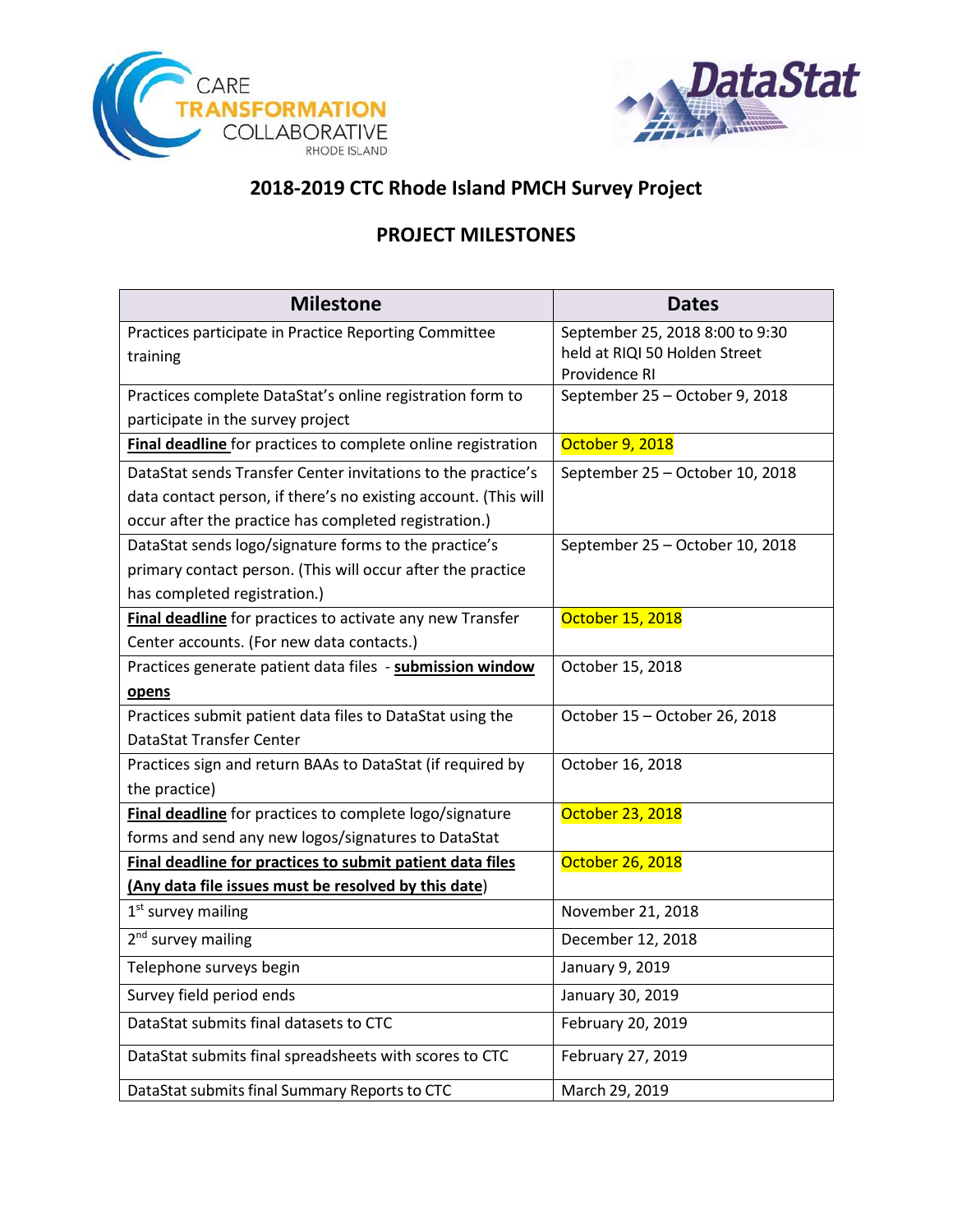



### **Generating and Submitting Patient Data Files**

Each participating practice site must submit a patient data file to DataStat. **October 26, 2018 is a firm deadline** for all sites to submit a complete and usable patient data file to DataStat with any issues resolved. **Practice sites are encouraged to submit their files to DataStat early, so any issues can be resolved by October 26, 2018.**

When generating your patient data file, please refer to the section "Sample Frame Data File Elements" or the sample template (template.xlsx). Data fields should not contain words such as "N/A", "Missing", or "NULL". If an item is not available, leave the field blank. Dates should be in the format MMDDYYYY with no separators, and phone numbers should be 10 digits with no parentheses or dashes.

The method of submission is through the DataStat Transfer Center (DTC). **For privacy reasons, patient data files cannot be submitted via e-mail**. To use the DTC, you must be invited to create an account. DataStat will send out invitations to any new data contact persons between September 25, 2018 and October 10, 2018. **Practices should activate any new DTC accounts no later than October 15, 2018.** Existing account holders are encouraged to log in to the DTC to confirm that you have access to your account.

#### **Patient Data File Deadlines**

- The measurement period is defined as April 16, 2018 through October 15, 2018.
- Patient data files may be submitted to DataStat between **October 15, 2018 and October 26, 2018.** All final patient data files must be received at DataStat by **October 26, 2018**. **Any data file issues must be resolved by this date.**

#### **File Generation Guidelines**

- The measurement period is defined as April 16, 2018 through October 15, 2018.
- All eligible patients that had a visit (scheduled or walk-in) with an eligible clinician within the measurement period must be included in the data file. (See "Key Definitions" on the next page for the definition of "eligible clinician".)
- For patients with more than one visit during the measurement period, use the most recent eligible visit. Each eligible patient should only be in the file once.
- Patient eligibility is defined as, for adults, 18 years old or older as of the last day of the measurement period. For children, 17 years old or younger as of the last day of the measurement period. (The last day of the measurement period is October 15, 2018.)
- DataStat prefers adult and child data files to be submitted separately, but combined files can be accepted if adult and child cases are clearly identified (see the sample layout).
- Multiple sites may be submitted as separate files or a combined file. If the file is combined, cases must be clearly identified with a 'practice unique ID' variable. For combined submissions, a crosswalk of the variable 'practice unique ID' must be included (see the sample layout).
- Files may be submitted as an Excel file or as a flat, ASCII, rectangular, fixed field width file with no delimiters. Either file type must follow the sample specifications included.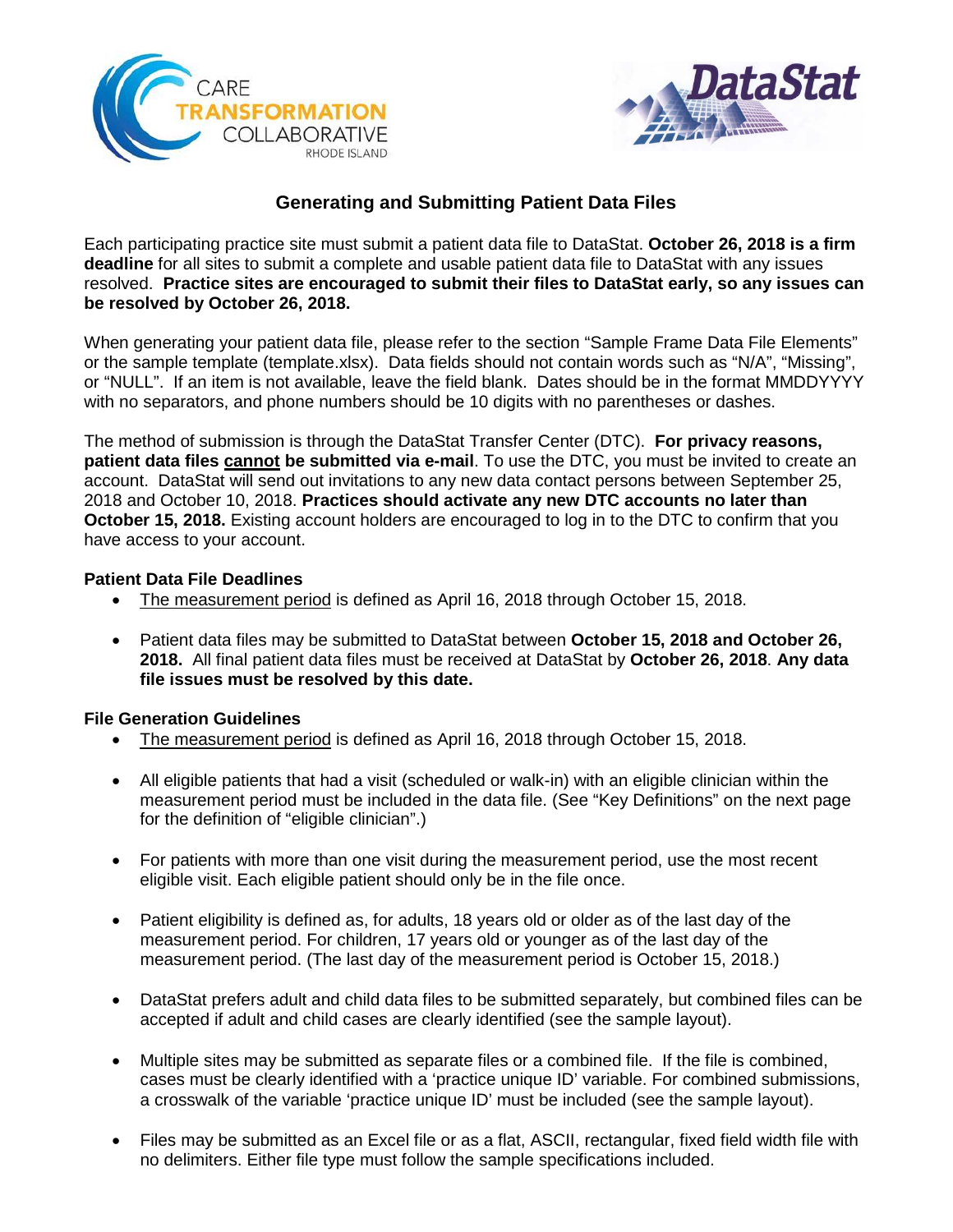• DataStat will check patient data files for accuracy and completeness. If DataStat finds that a data file is found to be inaccurate or incomplete, the practice site will need to resubmit the data file before the final submission deadline.

#### **Key Definitions**

- **Eligible Clinician:** Only clinicians who can be selected by a patient/family as a personal clinician are eligible for inclusion. Eligible clinicians include physicians, nurse practitioners and physician assistants who practice in the specialty of internal medicine, family medicine or pediatrics and serve as the personal, primary care clinician for their patients. Clinicians must have an active, unrestricted license as a doctor of medicine, doctor of osteopathy, naturopathic doctor, nurse practitioner or physician assistant. All eligible clinicians practicing together at a practice site must be included when identifying the PCMH Survey eligible population. *Note: Specialists, nurse practitioners and physician assistants who do not have their own panel of patients or who do not practice in primary care are not typically eligible. Residents are not normally considered eligible clinicians.*
- A **practice** is one or more clinicians who practice together and provide patient care at a single geographic location. The practice must provide primary care for all patients in its practice, not just for selected patients. **Practicing together** means that, for all the clinicians in a practice:
	- a. The practice care team follows the same procedures and protocols.
	- b. Medical records (paper and electronic) for all patients treated at the practice site are available to all clinicians and are shared by all clinicians, as appropriate.
	- c. The same systems (paper based or electronic) and procedures support both clinical and administrative functions (e.g., scheduling, treating patients, ordering services, prescribing, maintaining medical records and follow-up).
	- d. A rehabilitation facility or hospital may not define itself as a practice; however, hospitalbased primary care practices and residency clinics are eligible to be defined as practices.
- A **multi-site group** is three or more practice sites using the same systems and processes including an electronic medical record system shared across all practice sites. A multi-site group must collect and report PCMH Survey results separately by practice site.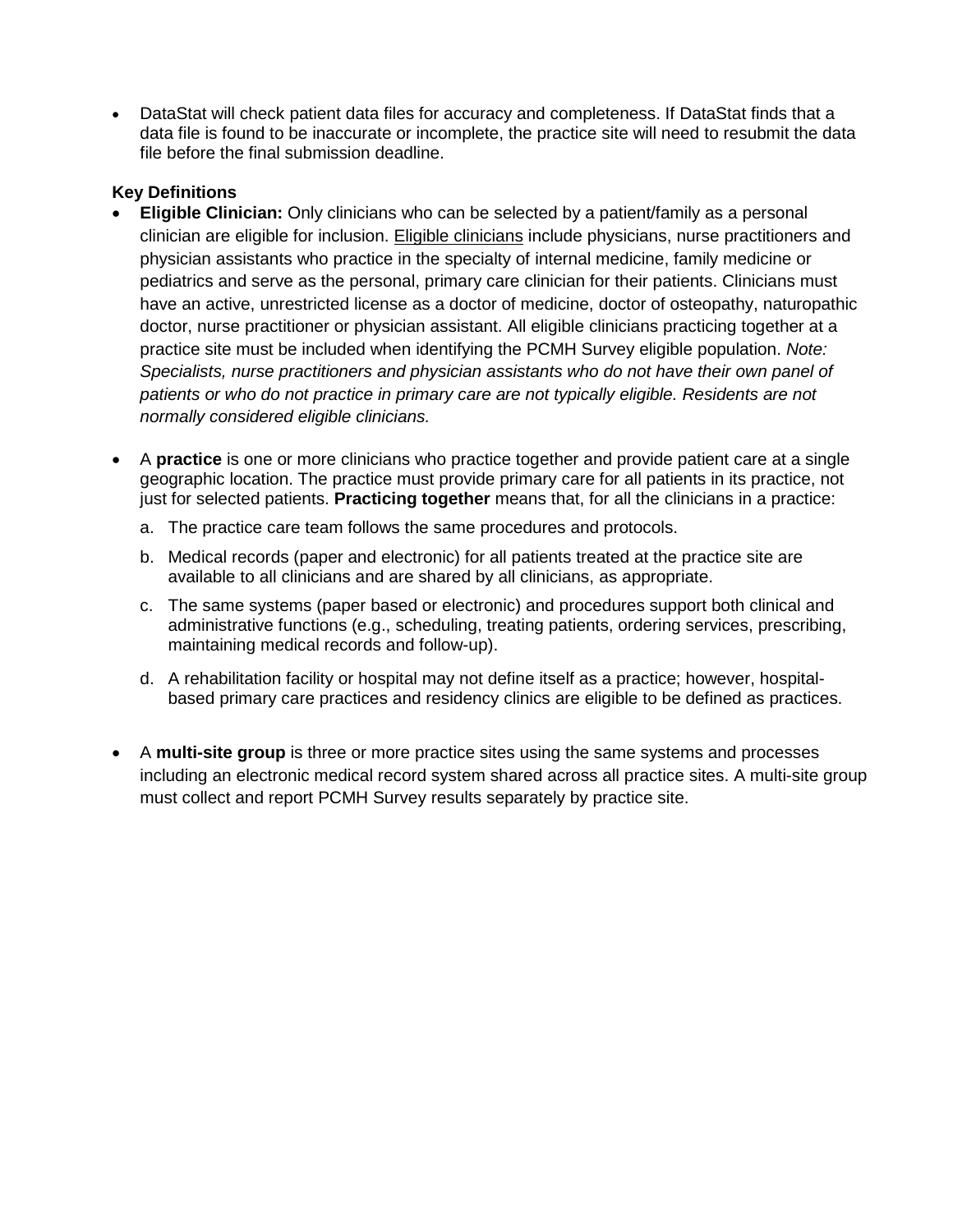#### **Sample Frame Data File Elements - Standardized Layout**

Each of the elements listed below should be included in the sample frame provided to the survey vendor. The columns and widths indicated in the Data Format column describe a flat, ASCII, rectangular, fixed field width file with no delimiters. If your file does not match this description, it is critical that the practice deliver a detailed dataset description including the order of variables and relevant coding schemes. **If a field is blank (such as Address 2), leave it blank. Do NOT put N/A, Missing, or Null.**

| #  | <b>Required Data Element</b>                  | <b>Specifications and Value Labels</b>                                                                                                                                                                               |                                                        |
|----|-----------------------------------------------|----------------------------------------------------------------------------------------------------------------------------------------------------------------------------------------------------------------------|--------------------------------------------------------|
| 1  | Practice name                                 | Name of practice to be used in survey materials and scripts.<br>Provide practice name MOST recognizable to patients.                                                                                                 | Columns: 1-60<br>Width: 60<br>Type: Alpha-Numeric      |
| 2  | Patient first name                            |                                                                                                                                                                                                                      | Columns: 61 - 85<br>Width: 25<br>Type: Alpha           |
| 3  | Patient middle initial                        | Middle initial only                                                                                                                                                                                                  | Columns: 86<br>Width: 1<br>Type: Alpha                 |
| 4  | Patient last name                             |                                                                                                                                                                                                                      | Columns: 87 - 111<br>Width: 25<br>Type: Alpha          |
| 5  | Patient gender                                | $1 =$ Male<br>2=Female<br>9=Missing/not available                                                                                                                                                                    | Columns: 112<br>Width: 1<br>Type: Numeric              |
| 6  | Patient date of birth                         | In MMDDYYYY format with no separators. Single digit<br>months and days must be preceded by a zero; i.e., April 8,<br>1965 would be 04081965.                                                                         | Columns: 113 - 120<br>Width: 8<br>Type: Alpha-Numeric  |
| 7  | Patient mailing address 1                     | Used to generate cover letters and mail questionnaires. Put<br>simple street address here. For example: 100 Main St.                                                                                                 | Columns: 121 - 170<br>Width: 50<br>Type: Alpha-Numeric |
| 8  | Patient mailing address 2                     | Use as necessary for apartment number, apartment complex<br>name or other long addresses; otherwise leave blank                                                                                                      | Columns: 171 - 220<br>Width: 50<br>Type: Alpha-Numeric |
| 9  | Patient - City                                |                                                                                                                                                                                                                      | Columns: 221 - 250<br>Width: 30<br>Type: Alpha         |
| 10 | Patient - State                               | 2-character postal service state code                                                                                                                                                                                | Columns: 251 - 252<br>Width: 2<br>Type: Alpha          |
| 11 | Patient - Zip Code (5 digit)                  | 5-digit zip code. Use leading zero if appropriate.                                                                                                                                                                   | Columns: 253 - 257<br>Width: 5<br>Type: Numeric        |
| 12 | Patient telephone number                      | Home phone number. Area code and phone number with no<br>separators, e.g. 5551234567. Members without phone<br>numbers should still be included in the file. If there is no phone<br>number, leave this field blank. | Columns: 258 - 267<br>Width: 10<br>Type: Numeric       |
| 13 | Clinician first name                          | Name of the clinician who provided care at the patient's most<br>recent visit during the measurement period. This clinician need<br>not be the patient's regular clinician or primary care provider.                 | Columns: 268-292<br>Width: 25<br>Type: Alpha           |
| 14 | Clinician middle initial                      |                                                                                                                                                                                                                      | Columns: 293<br>Width: 1<br>Type: Alpha                |
| 15 | Clinician last name                           |                                                                                                                                                                                                                      | Columns: 294-318<br>Width: 25<br>Type: Alpha           |
| 16 | Clinician credentials                         | For example: MD, PA, RN                                                                                                                                                                                              | Columns: 319-328<br>Width: 10<br>Type: Alpha-Numeric   |
| 17 | Clinician Nation Provider<br>Identifier (NPI) |                                                                                                                                                                                                                      | Columns: 329-338<br>Width: 10<br>Type: Numeric         |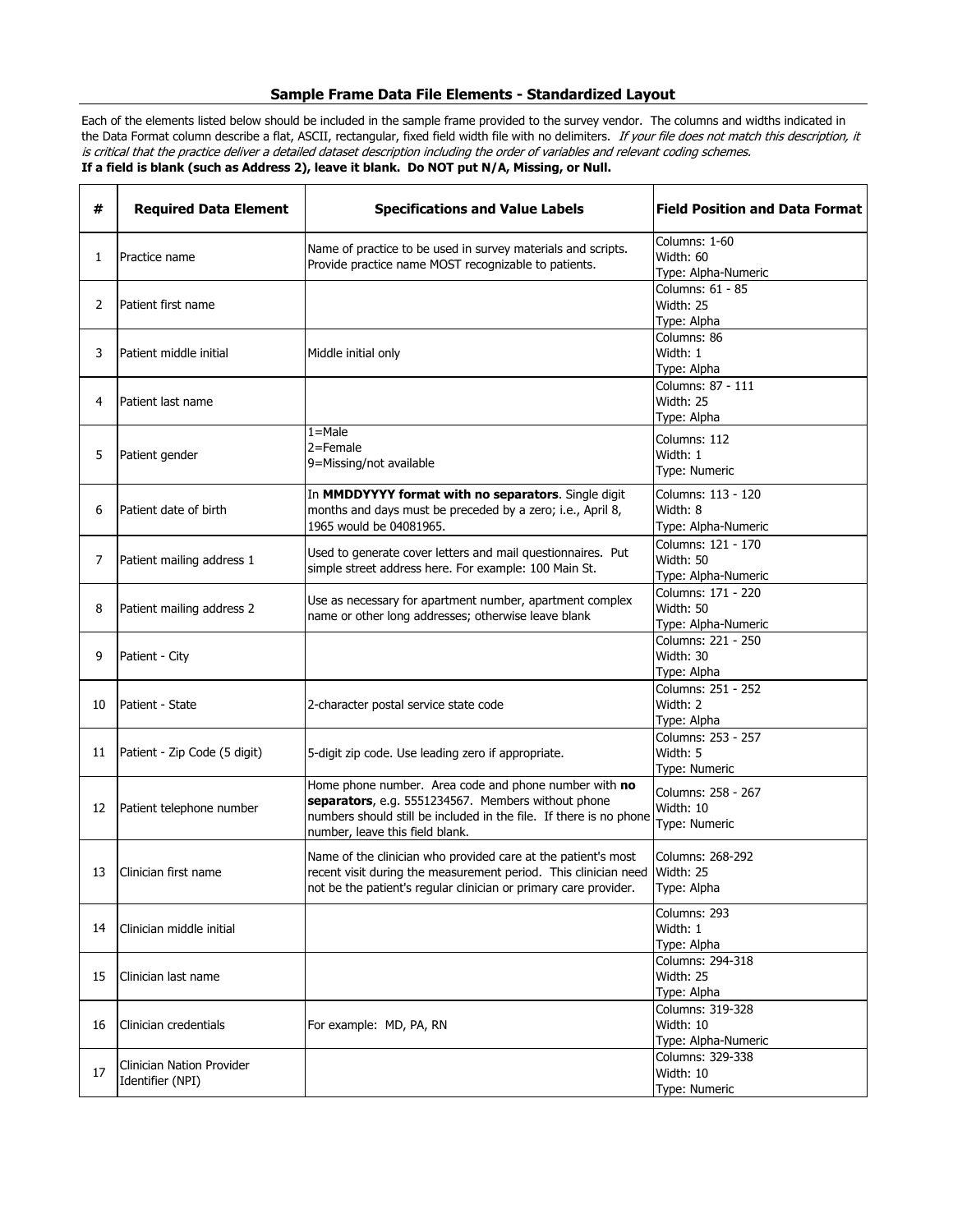| 18 | Date of most recent office visit<br>during the measurement period                  | In MMDDYYYY format with no separators. Single digit<br>months and days must be preceded by a zero; i.e., August 4,<br>2018 would be 08042018.                                                                            | lColumns: 339-346<br>Width: 8<br>Type: Alpha         |
|----|------------------------------------------------------------------------------------|--------------------------------------------------------------------------------------------------------------------------------------------------------------------------------------------------------------------------|------------------------------------------------------|
| 19 | Patient Visit Count (optional)                                                     | Total number of visits the patient had during the 6 months prior<br>to the date the eligible population data file was generated<br>(include visits with any eligible clinician).<br>Please leave blank if not including. | Columns: 347-349<br>Width: 3<br><b>Type: Numeric</b> |
| 20 | Patient survey group                                                               | 1=Adult survey<br>2=Child survey                                                                                                                                                                                         | Columns: 350<br>Width: 1<br><b>Type: Numeric</b>     |
| 21 | Practice unique ID                                                                 | Provide for multi-practice sample frames. Please include a<br>crosswalk for this variable. Example: 01=Main St, 02=St.<br>John's,03=Madison Heights                                                                      | Columns: 351-352<br>Width: 2<br><b>Type: Numeric</b> |
| 22 | Indicate if Spanish or Portuguese<br>language materials are required<br>(if known) | 01=Spanish Language Materials Required<br>02=NO Spanish Language Materials Required<br>03=Unknown/not available<br>04=Portuguese materials requested                                                                     | Columns: 353-354<br>Width: 2<br>Type: Numeric        |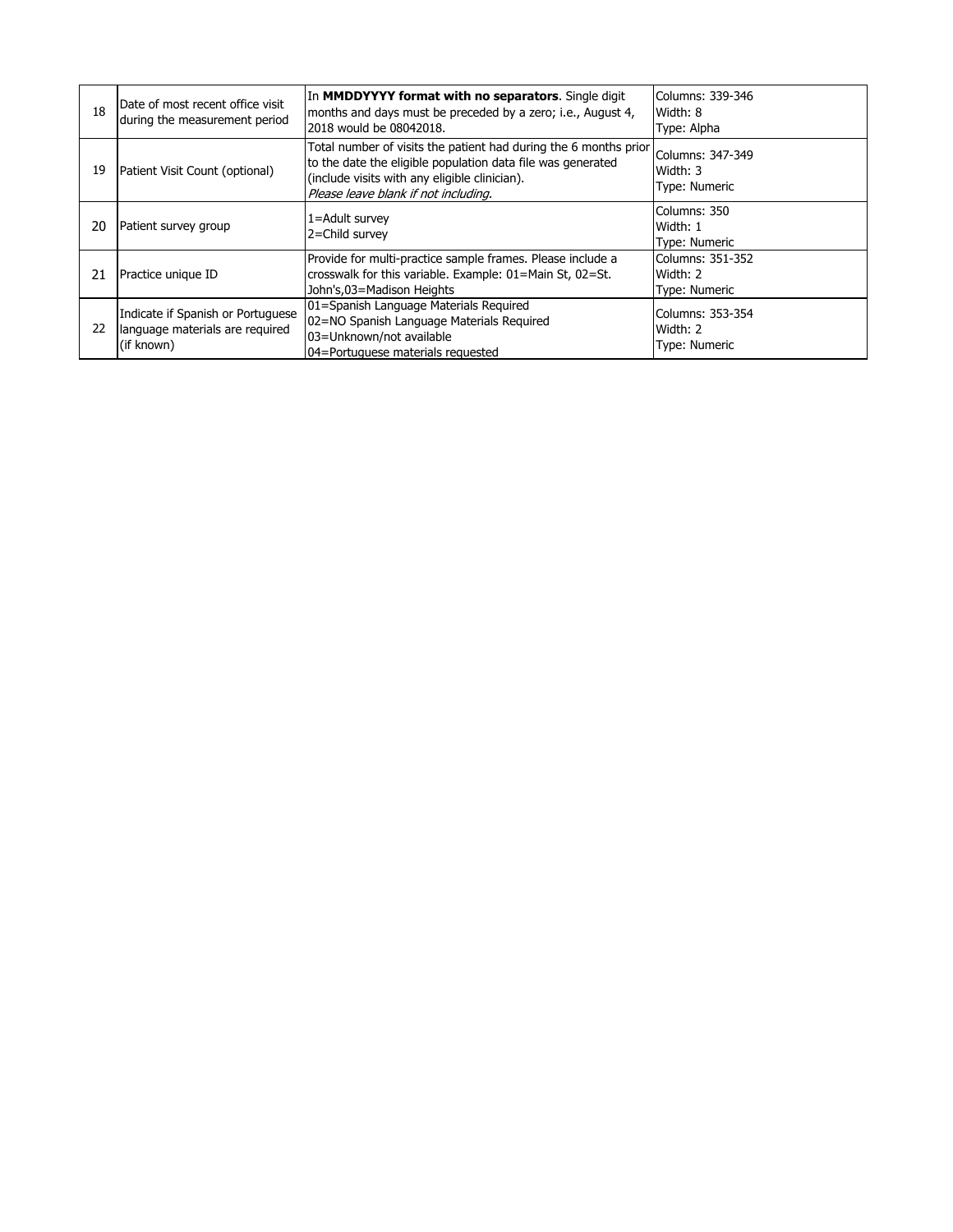



### **Submitting Files Using the DataStat Transfer Center**

To upload a patient data file, log in to your Transfer Center account at<https://www.datastat.com/tcenter/>

From the main menu, select Upload Files.

- 1. Browse and select your file, then click on the "Send this file" button on the right.
- 2. Enter a description for the file (and additional information, if needed). Please include the name of the practice or site, so DataStat can easily identify the file. If you're only submitting one file, click on "Batch is complete". If you're submitting multiple files, click on "Add additional files."
- 3. Step 3 is for entering additional files if you are uploading separate files for more than one practice or site. You will repeat steps 1 and 2 for each file.
- 4. Upload files verify the file name(s) and select the recipient: [RIPCMH@datastat.com](mailto:RIPCMH@datastat.com) Click "Continue" at the bottom of the screen.
- 5. Final verify recipient and click "Submit".

6. Upload complete – **If this screen does not appear, the file may not have been uploaded successfully, and you should try uploading the file again**. Click "Done".

You should receive an email notification from [tcenter@datastat.com](mailto:tcenter@datastat.com) confirming that the file was uploaded. The recipient will receive an email notification that the file is available to download.

If you have any questions about the Transfer Center, please contact the DataStat Project Manager, Donna Fowlkes, at [RIPCMH@datastat.com](mailto:RIPCMH@datastat.com) or (734) 994-0540 ext. 143.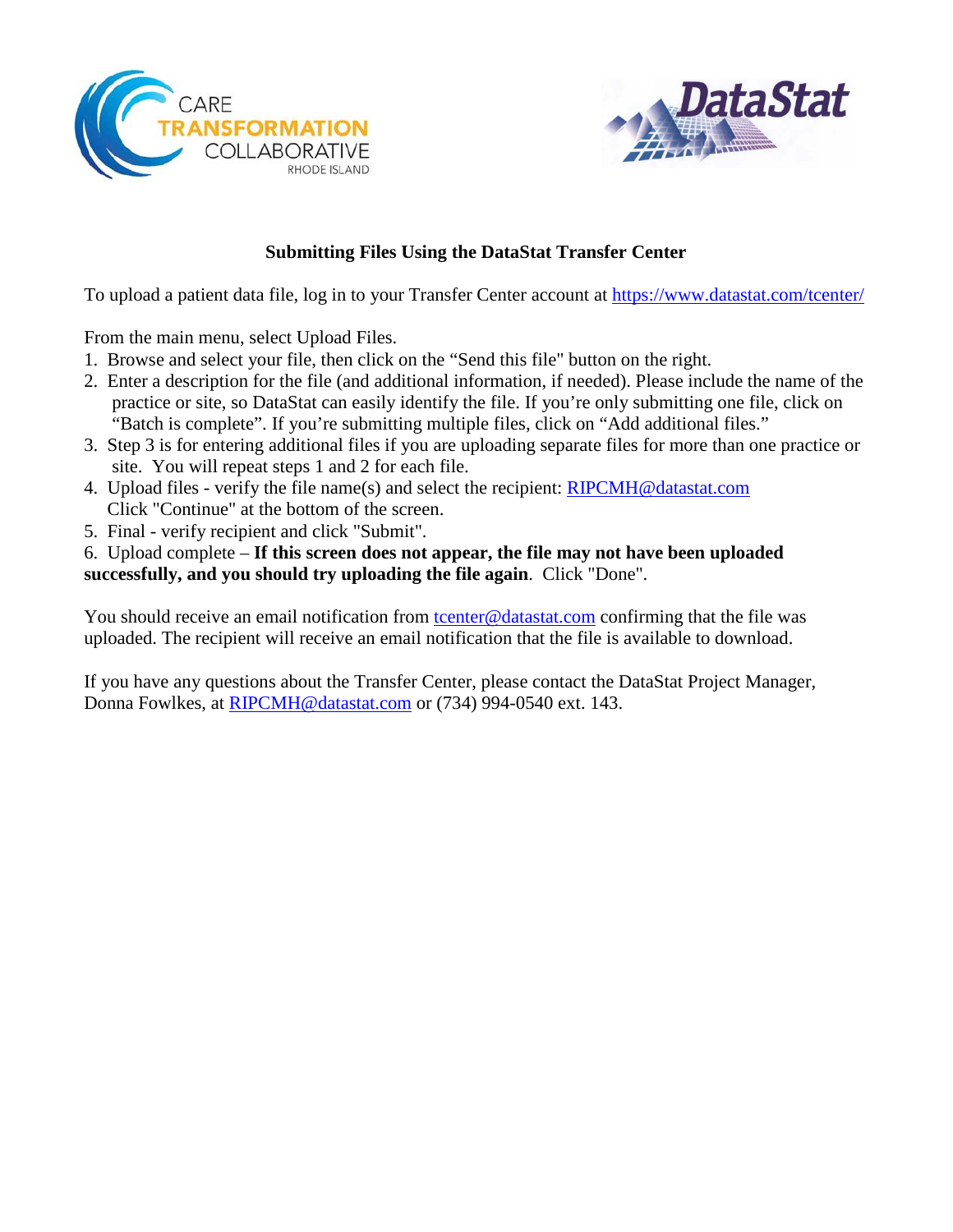### **HIPAA BUSINESS ASSOCIATE AGREEMENT**

| THIS BUSINESS ASSOCIATE AGREEMENT is made as of the | day of |
|-----------------------------------------------------|--------|
| , 2018 by and between                               |        |
| ("Covered Entity") and DataStat Inc.                |        |

#### RECITALS:

WHEREAS, **DataStat Inc.** (hereinafter referred to as Business Associate), provides services for Covered Entity (the "Service Arrangement") pursuant to which Covered Entity may disclose Protected Health Information ("PHI") to Business Associate in order to enable Business Associate to perform one or more functions for Covered Entity related to Treatment, Payment or Health Care Operations; and

WHEREAS, the parties desire to comply with the Health Insurance Portability and Accountability Act of 1996 ("HIPAA") and the Final Rule for Standards for Privacy of Individually Identifiable Health Information adopted by the United States Department of Health and Human Services and codified at 45 C.F.R. part 160 and part 164, subparts A & E (the "Privacy Rule"), the HIPAA Security Rule, codified at 45 C.F.R. Part 164 Subpart C (the "Security Rule") and Subtitle D of the Health Information Technology for Economic and Clinical Health Act ("HITECH") including 45 C.F.R. Sections 164.308, 164.310, 164.312 and 164.316.

NOW THEREFORE, the parties to this Agreement hereby agree as follows:

- 1. Definitions. Terms used, but not otherwise defined, in this Agreement shall have the same meaning as those terms in 45 C.F.R. §§ 160.103, 164.103, and 164.304, 164.501 and 164.502.
- 2. Obligations and Activities of Business Associate.
	- a. Business Associate agrees to not use or further disclose PHI other than as permitted or required by this Agreement, as Required by Law or as permitted by law, provided such use or disclosure would also be permissible by law by Covered Entity.
	- b. Business Associate agrees to use appropriate safeguards to prevent use or disclosure of the PHI other than as provided for by this Agreement. Business Associate agrees to implement Administrative Safeguards, Physical Safeguards and Technical Safeguards ("Safeguards") that reasonably and appropriately protect the confidentiality, integrity and availability of PHI as required by the "Security Rule" , including those safeguards required pursuant to 45 C.F.R. §§ 164.308, 164.310, 164.312, 164.314 and 164.316, in the same manner that those requirements apply to Covered Entity pursuant to 45 C.F.R. § 164.504.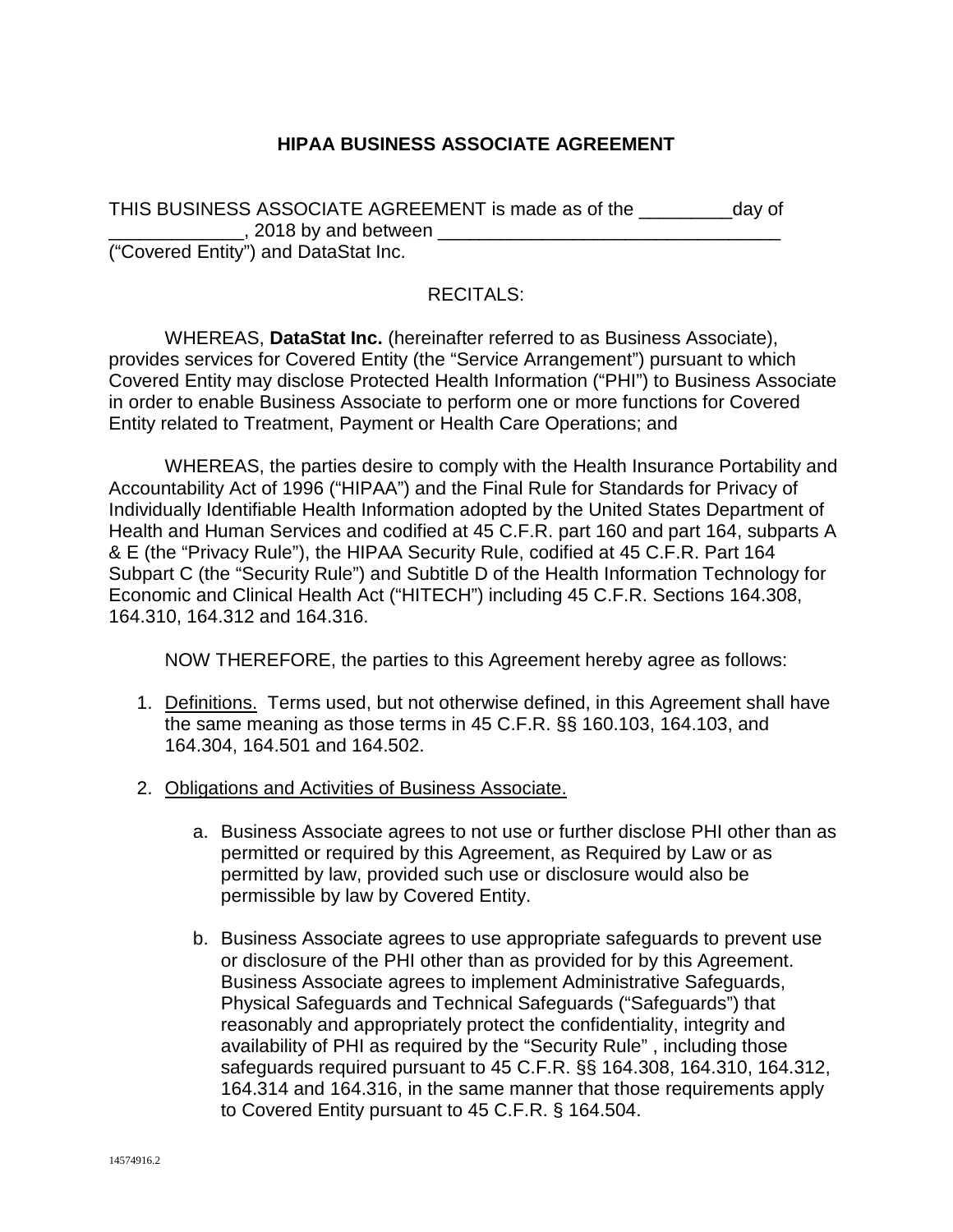- c. Business Associate agrees to mitigate, to the extent practicable, any harmful effect that is known to Business Associate of a use or disclosure of PHI by Business Associate in violation of the requirements of this Agreement.
- d. Business Associate agrees to report to Covered Entity any use or disclosure for the PHI not provided for by this Agreement, including breaches of unsecured PHI as required by 45 C.F.R. § 164.410, and any Security Incident of which it becomes aware.
- e. Business Associate agrees to ensure that any agent, including a subcontractor or vendor, to whom it provides PHI received from, or created or received by Business Associate on behalf of Covered Entity agrees to the same restrictions and conditions that apply through this Agreement to Business Associate with respect to such information through a contractual arrangement that complies with 45 C.F.R. § 164.314.
- f. Business Associate agrees to provide paper or electronic access, at the request of Covered Entity and in the time and manner designated by Covered Entity, to PHI in a Designated Record Set to Covered Entity or, as directed by Covered Entity, to an Individual in order to meet the requirements under 45 C.F.R. § 164.524. If the Individual requests an electronic copy of the information, Business Associate must provide Covered Entity with the information requested in the electronic form and format requested by the Individual and/or Covered Entity if it is readily producible in such form and format; or, if not, in a readable electronic form and format as requested by Covered Entity.
- g. Business Associate agrees to make any amendment(s) to PHI in a Designated Record Set that Covered Entity directs or agrees to pursuant to 45 C.F.R. §164.526 at the request of Covered Entity or an Individual, and in the time and manner designated by Covered Entity. If Business Associate receives a request for amendment to PHI directly from an Individual, Business Associate shall notify Covered Entity upon receipt of such request.
- h. Business Associate agrees to make its internal practices, books, and records relating to the use and disclosure of PHI received from, created or received by Business Associate on behalf of Covered Entity available to Covered Entity, or at the request of Covered Entity to the Secretary, in a time and manner designated by Covered Entity or the Secretary, for the purposes of the Secretary determining Covered Entity's compliance with the Privacy Rule and Security Rule.
- i. Business Associate agrees to document such disclosures of PHI and information related to such disclosures as would be required for Covered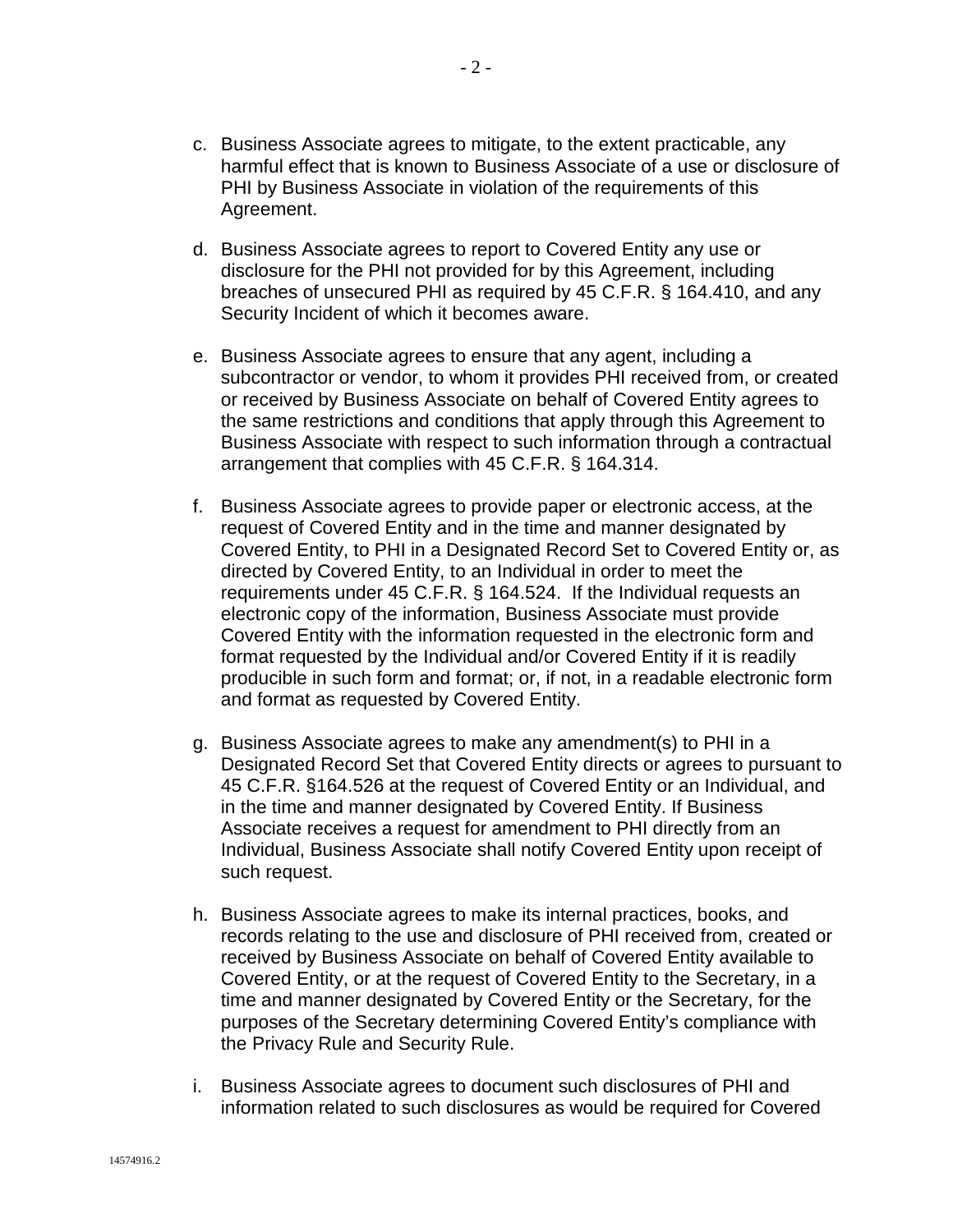Entity to respond to a request by an Individual for an accounting of disclosures of PHI in accordance with 45 C.F.R. §164.528.

- j. Business Associate agrees to provide to Covered Entity or an Individual, in a time and manner designated by Covered Entity, information collected in accordance with this Agreement, to permit Covered Entity to respond to a request by an individual for an accounting of disclosures for PHI in accordance with 45 §C.F.R. 164.528.
- k. If Business Associate accesses, maintains, retains, modifies, records, stores, destroys, or otherwise holds, uses, or discloses Unsecured Protected Health Information (as defined in 45 C.F.R. § 164.402) for Covered Entity, it shall, following the discovery of a breach of such information, promptly notify Covered Entity of such breach. Such notice shall include: a) the identification of each individual whose Unsecured Protected Health Information has been, or is reasonably believed by Business Associate to have been accessed, acquired or disclosed during such breach; b) a brief description of what happened, including the date of the breach and discovery of the breach; c) a description of the type of Unsecured PHI that was involved in the breach; d) a description of the investigation into the breach, mitigation of harm to the individuals and protection against further breaches; e) the results of any and all investigation performed by Business Associate related to the breach; and f) contact information of the most knowledgeable individual for Covered Entity to contact relating to the breach and its investigation into the breach.
- l. Business Associate agrees that it will not receive remuneration directly or indirectly in exchange for PHI without authorization unless an exception under 13405(d) of the HITECH Act applies.
- m. Business Associate agrees that it will not receive remuneration for certain communications that fall within the exceptions to the definition of Marketing under 45 C.F.R. §164.501 unless permitted by the HITECH Act.
- n. If applicable, Business Associate agrees that it will not use or disclose genetic information for underwriting purposes, as that term is defined in 45 C.F.R. § 164.502.
- o. Business Associate hereby agrees to comply with state laws applicable to PHI and personal information of individuals' information it receives from Covered Entity, including the Massachusetts Data Security Regulations, 201 CMR 17.00, as applicable, during the term of the Agreement.
	- i. Business Associate agrees to: (a) implement and maintain appropriate physical, technical and administrative security measures for the protection of personal information as required by any state law, including 201 CMR 17.00 as applicable; including, but not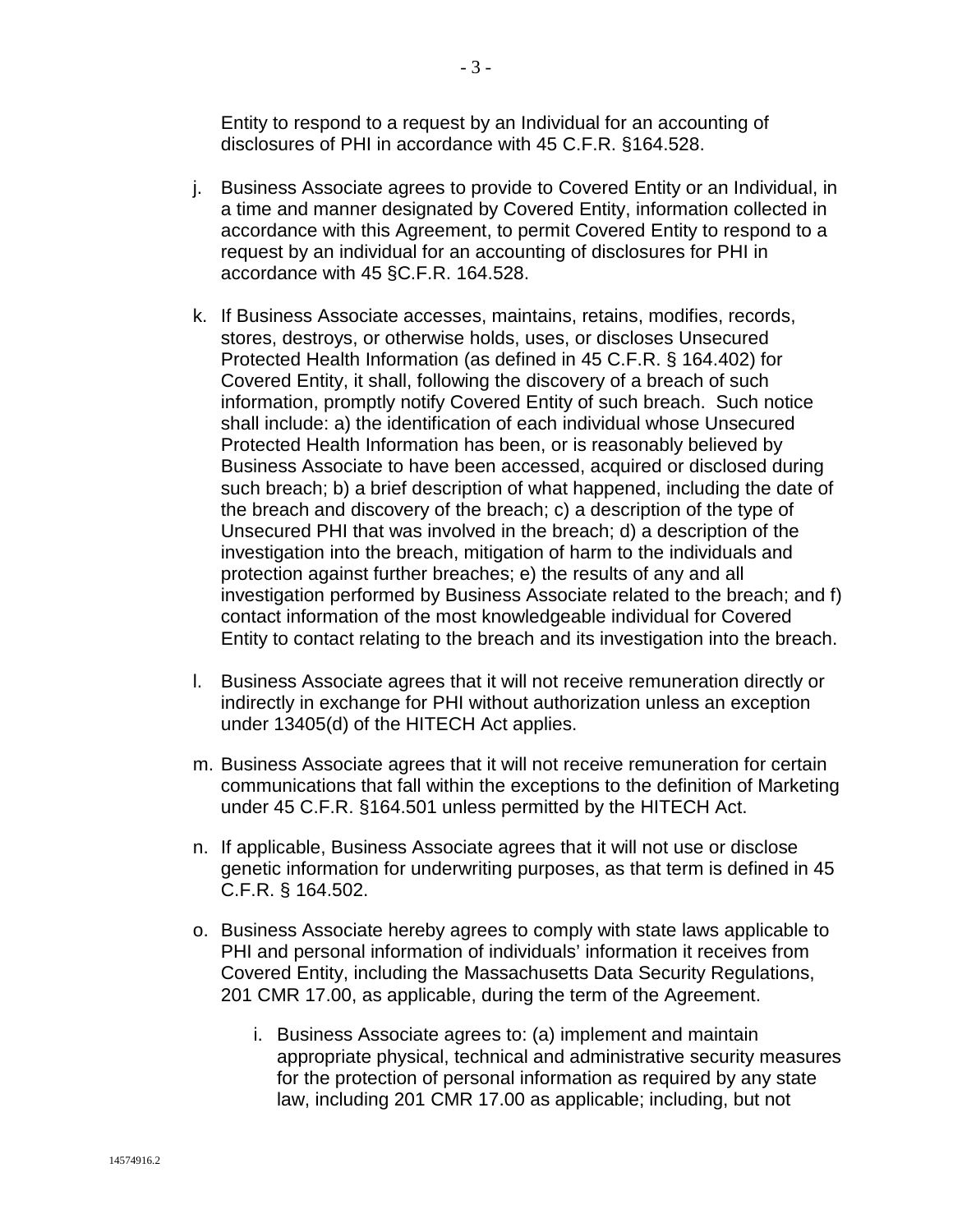limited to: (i) encrypting all transmitted records and files containing personal information that will travel across public networks, and encryption of all data containing personal information to be transmitted wirelessly; (ii) prohibiting the transfer of personal information to any portable device unless such transfer has been approved in advance; and (iii) encrypting any personal information to be transferred to a portable device; and (b) implement and maintain a Written Information Security Program as required by any state law, including, 201 CMR 17.00, as applicable.

- ii. The safeguards set forth in this Agreement shall apply equally to PHI, confidential and "personal information." Personal information means an individual's first name and last name or first initial and last name in combination with any one or more of the following data elements that relate to such resident: (a) Social Security number; (b) driver's license number or state-issued identification card number; or (c) financial account number, or credit or debit card number, with or without any required security code, access code, personal identification number or password, that would permit access to a resident's financial account; provided, however, that "personal information" shall not include information that is lawfully obtained from publicly available information, or from federal, state or local government records lawfully made available to the general public.
- p. Business Associate agrees that no PHI may be received, maintained, stored, accessed or transmitted outside of the United States of America.

#### 3. Permitted Uses and Disclosures by Business Associate.

- a. Except as otherwise limited to this Agreement, Business Associate may use or disclose PHI to perform functions, activities, or services for, or on behalf of, Covered Entity as specified in the Service Arrangement, provided that such use or disclosure would not violate the Privacy Rule if done by Covered Entity or the minimum necessary policies and procedures of Covered Entity required by 45 C.F.R. §164.514(d).
- b. Except as otherwise limited in this Agreement, Business Associate may use PHI for the proper management and administration of the Business Associate or to carry out the legal responsibilities of the Business Associate.
- c. Except as otherwise limited in this Agreement, Business Associate may disclose PHI for the proper management and administration of the Business Associate, provided that disclosures are Required By Law, or Business Associate obtains reasonable assurances from the person to whom the information is disclosed that it will remain confidential and used or further disclosed only as Required By Law or for the purpose for which it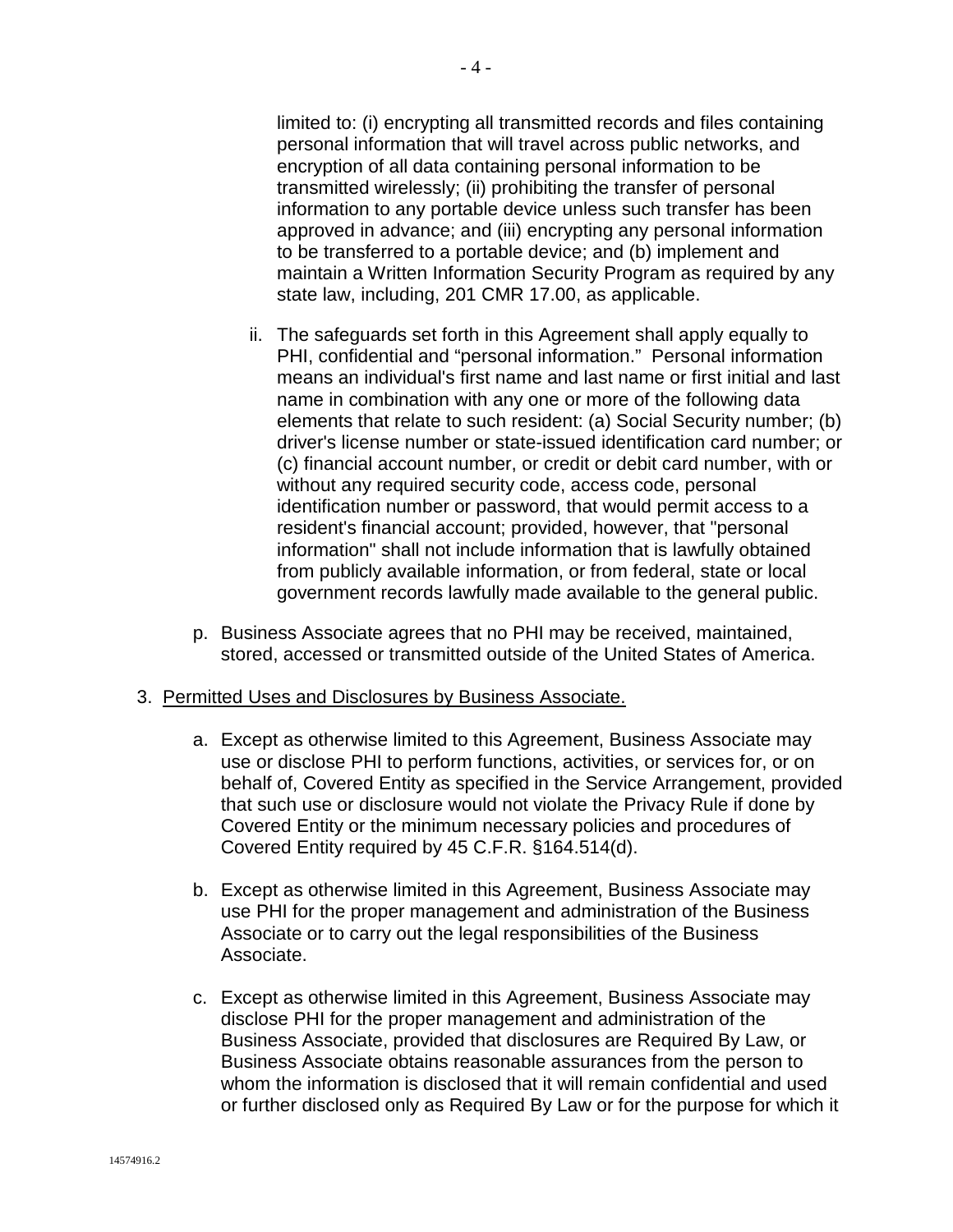was disclosed to the person, and the person notifies the Business Associate of any instances of which it is aware in which the confidentiality of the information has been breached.

- d. Except as otherwise limited in this Agreement, Business Associate may use PHI to provide Data Aggregation services to Covered Entity as permitted by 45 C.F.R. §164.504 (e)(2)(i)(B).
- e. Business Associate may use PHI to report violations of law to appropriate Federal and State authorities, consistent with 45 C.F.R. §164.502(j)(1).

#### 4. Obligations of Covered Entity

- a. Covered Entity shall notify Business Associate of any limitation(s) in its notice of privacy practices of Covered Entity in accordance with 45 C.F.R. § 164.520, to the extent that such limitation may affect Business Associate's use or disclosure of PHI.
- b. Covered Entity shall notify Business Associate of any changes in, or revocation of, permission by an Individual to use or disclose PHI to the extent that such changes may affect Business Associate's use or disclosure of PHI.
- c. Covered Entity shall notify Business Associate of any restriction to the use or disclosure of PHI that Covered Entity has agreed to in accordance with 45 C.F.R. §164.522, to the extent that such restriction may affect Business Associate's use or disclosure of PHI.

#### 5. Permissible Requests by Covered Entity

Covered Entity shall not request Business Associate to use or disclose PHI in any manner that would not be permissible under the Privacy Rule if done by Covered Entity, provided that, to the extent permitted by the Service Arrangement, Business Associate may use or disclose PHI for Business Associate's Data Aggregation activities or proper management and administrative activities.

#### 6. Term and Termination.

a. The term of this Agreement shall begin as of the effective date of the Service Arrangement and shall terminate when all of the PHI provided by Covered Entity to Business Associate, or created or received by Business Associate on behalf of Covered Entity, is destroyed or returned to Covered Entity, or, if it is infeasible to return or destroy PHI, protections are extended to such information, in accordance with the termination provisions of this Section.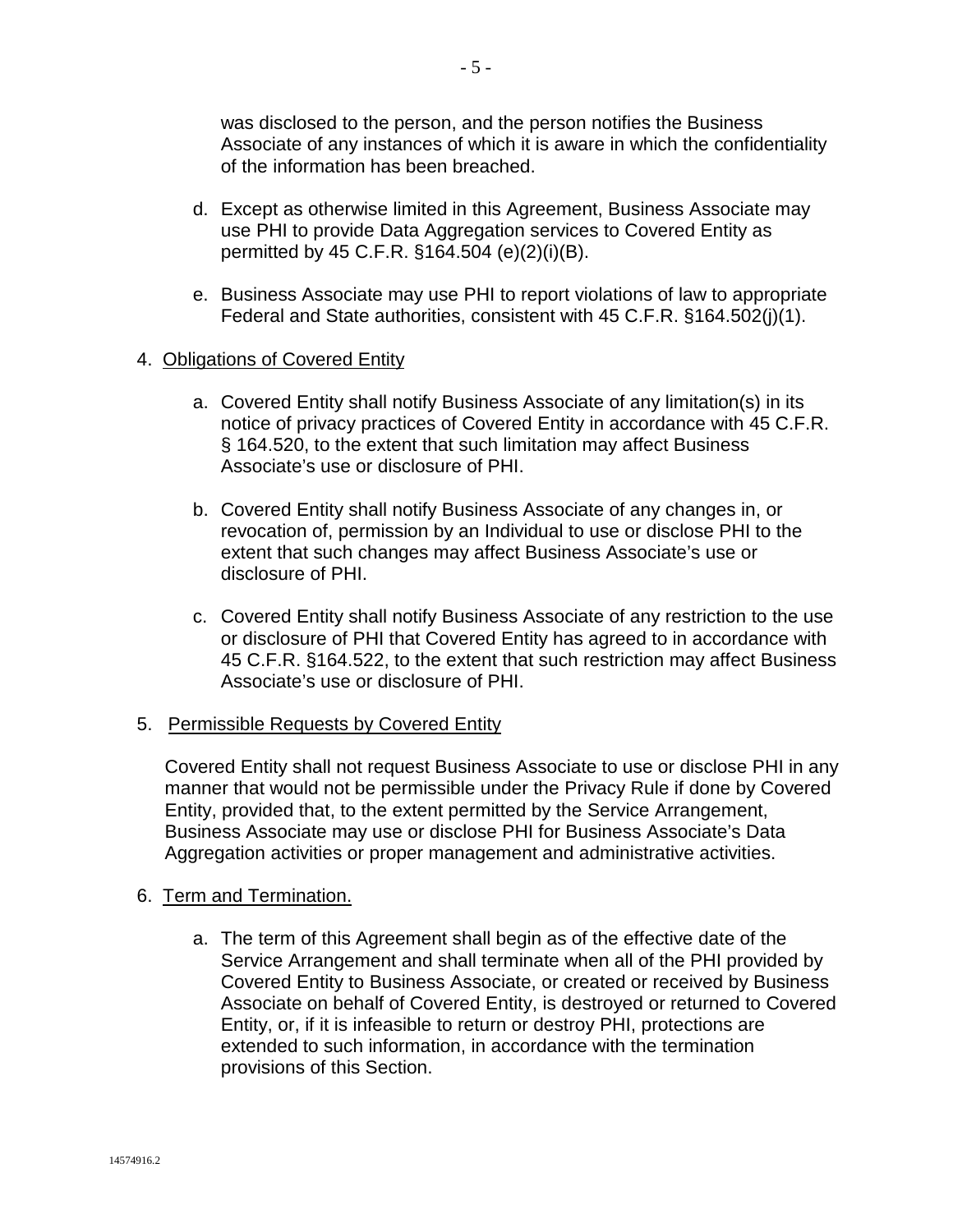- b. Upon Covered Entity's knowledge of a material breach by Business Associate, Covered Entity shall either:
	- i. Provide an opportunity for Business Associate to cure the breach or end the violation and terminate this Agreement and the Service Arrangement if Business Associate does not cure the breach or end the violation within the time specified by Covered Entity.
	- ii. Immediately terminate this Agreement and the Service arrangement if Business Associate has breached a material term of this Agreement and cure is not possible; or
	- iii. If neither termination nor cure is feasible, Covered Entity shall report the violation to the Secretary.
- c. Except as provided in paragraph (d) of this Section, upon any termination or expiration of this Agreement, Business Associate shall return or destroy all PHI received from Covered Entity, or created or received by Business Associate on behalf of Covered Entity. This provision shall apply to PHI that is in the possession of subcontractors or agents of Business Associate. Business Associate shall retain no copies of the PHI. Business Associate shall ensure that its subcontractors or vendors return or destroy any of Covered Entity's PHI received from Business Associate.
- d. In the event that Business Associate determines that returning or destroying the PHI is infeasible, Business Associate shall provide to Covered Entity notification of the conditions that make return or destruction infeasible. Upon Covered Entity's written agreement that return or destruction of PHI is infeasible, Business Associate shall extend the protections of this Agreement to such PHI and limit further uses and disclosures of such PHI to those purposes that make the return or destruction infeasible, for so long as Business Associate maintains such PHI.

#### 7. Miscellaneous.

- a. A reference in this Agreement to a section in the Privacy Rule or Security Rule means the section as in effect or as amended.
- b. The Parties agree to take such action as is necessary to amend this Agreement from time to time as is necessary for Covered Entity to comply with the requirements of HIPAA, the Privacy and Security Rules and HITECH.
- c. The respective rights and obligations of Business Associate under Section 6 (c) and (d) of this Agreement shall survive the termination of this Agreement.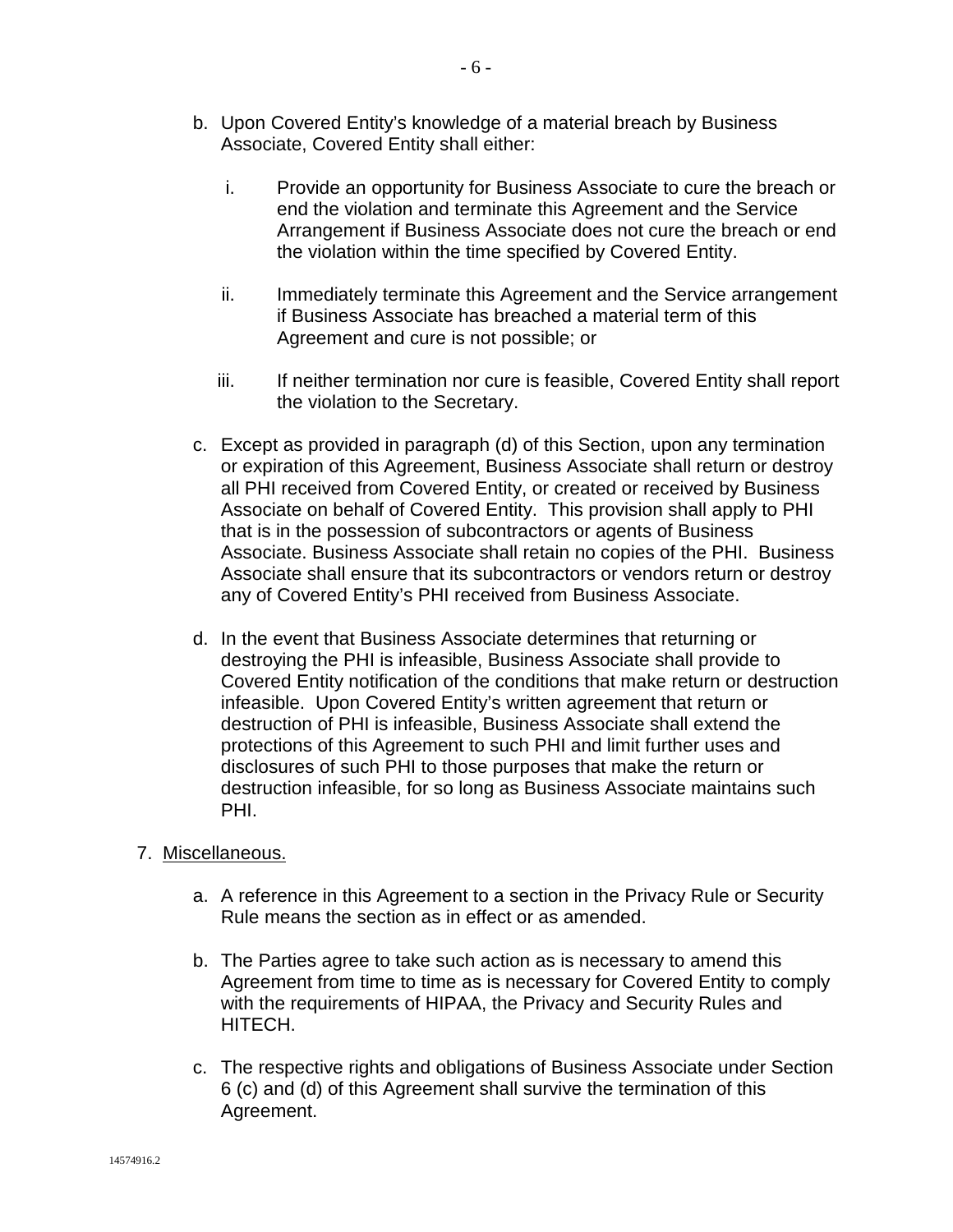- d. Any ambiguity in this Agreement shall be resolved to permit Covered Entity to comply with HIPAA and HITECH.
- e. Business Associate is solely responsible for all decisions made by Business Associate regarding the safeguarding of PHI.
- f. Nothing express or implied in this Agreement is intended to confer, nor shall anything herein confer upon any person other than Covered Entity, Business Associate and their respective successors and assigns, any rights, remedies, obligations or liabilities whatsoever.
- g. Modification of the terms of this Agreement shall not be effective or binding upon the parties unless and until such modification is committed to writing and executed by the parties hereto.
- h. This Agreement shall be binding upon the parties hereto, and their respective legal representatives, trustees, receivers, successors and permitted assigns.
- i. Should any provision of this Agreement be found unenforceable, it shall be deemed severable and the balance of the Agreement shall continue in full force and effect as if the unenforceable provision had never been made a part hereof.
- j. This Agreement and the rights and obligations of the parties hereunder shall in all respects be governed by, and construed in accordance with, the laws of the State of Rhode Island, including all matters of construction, validity and performance.
- k. All notices and communications required or permitted to be given hereunder shall be sent by certified or regular mail, addressed to the other part as its respective address as shown on the signature page, or at such other address as such party shall from time to time designate in writing to the other party, and shall be effective from the date of mailing.
- l. This Agreement, including such portions as are incorporated by reference herein, constitutes the entire agreement by, between and among the parties, and such parties acknowledge by their signature hereto that they do not rely upon any representations or undertakings by any person or party, past or future, not expressly set forth in writing herein.
- m. Business Associate shall maintain or cause to be maintained sufficient insurance coverage as shall be necessary to insure Business Associate and its employees, agents, representatives or subcontractors against any and all claims or claims for damages arising under this Business Associate Agreement and such insurance coverage shall apply to all services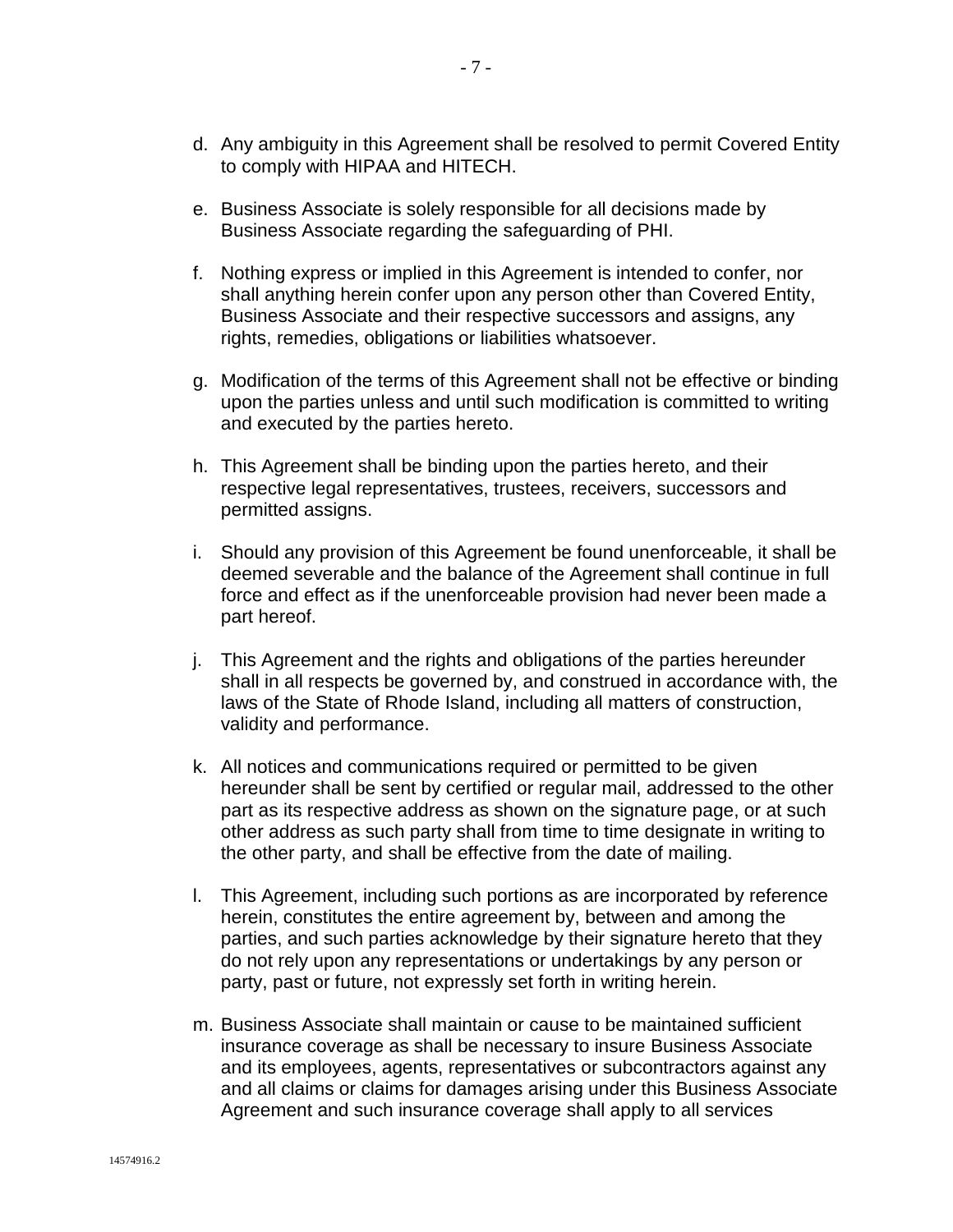provided by Business Associate or its agents or subcontractors pursuant to this Business Associate Agreement. Business Associate shall indemnify, hold harmless and defend Covered Entity from and against any and all claims, losses, liabilities, costs and other expenses (including but not limited to, reasonable attorneys' fees and costs, administrative penalties and fines, costs expended to notify individuals and/or to prevent or remedy possible identity theft, financial harm, reputational harm, or any other claims of harm related to a breach) incurred as a result of, or arising directly or indirectly out of or in connection with any acts or omissions of Business Associate, its employees, agents, representatives or subcontractors, under this Business Associate Agreement, including, but not limited to, negligent or intentional acts or omissions. This provision shall survive termination of this Agreement.

IN WITNESS WHEREOF, the undersigned have executed this Agreement as of the date first set forth above.

#### **COVERED ENTITY**

| Bv:      |  |  |
|----------|--|--|
| Title:   |  |  |
| Address: |  |  |
| Date:    |  |  |

**DataStat Inc.** 

Marill S. Windy By:\_\_ \_\_\_\_\_\_\_\_\_\_\_\_\_\_\_\_\_\_\_\_\_\_\_\_\_\_\_\_\_\_\_

Title: Health Care Research Director\_\_\_\_\_\_\_\_\_\_\_\_\_\_\_\_\_\_\_\_\_\_\_\_

Address: 3975 Research Park Dr. Ann Arbor, MI 48108\_\_\_\_\_\_\_\_\_\_\_\_\_

Date: 09/21/2018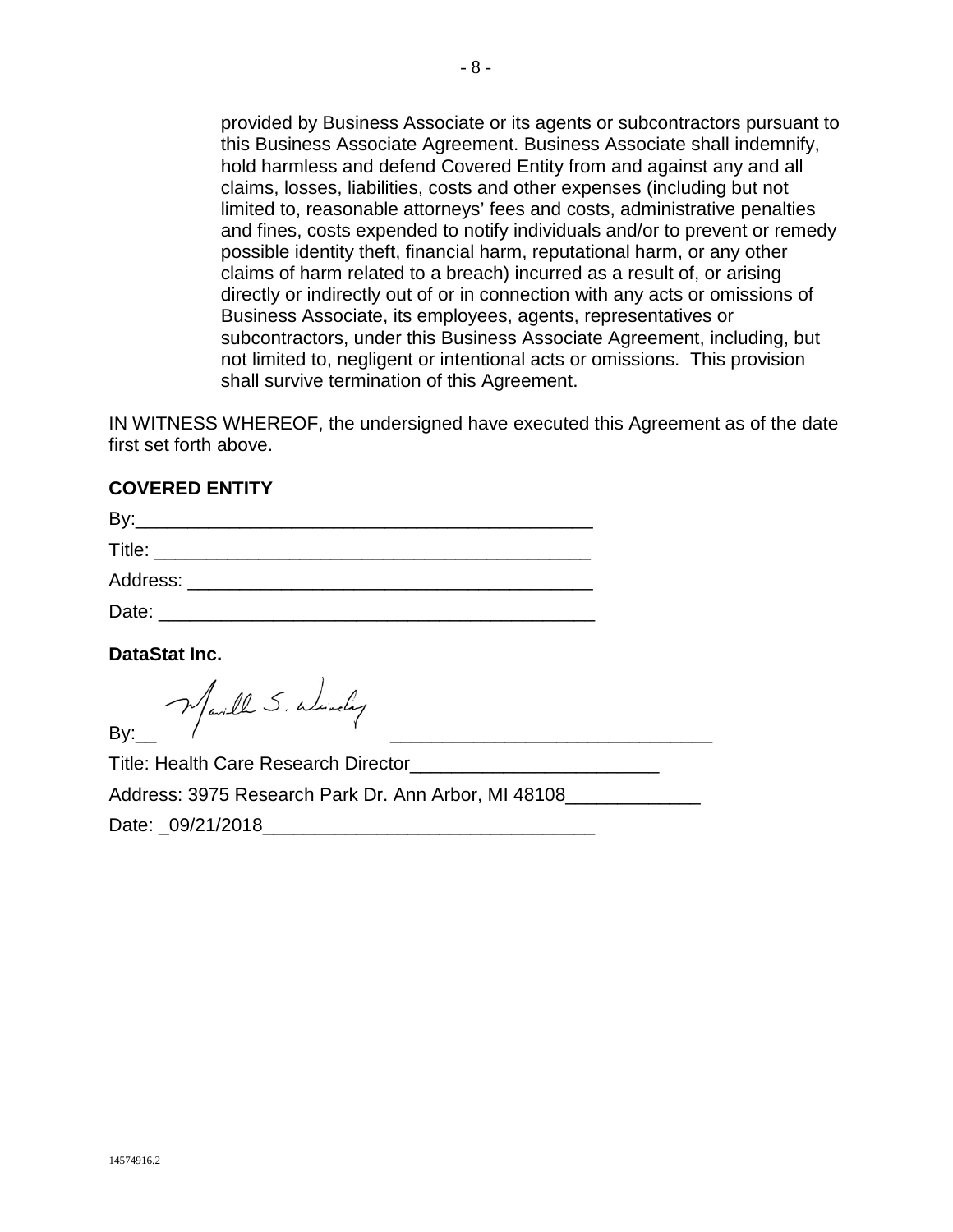

# **Your opinion matters!**

During the next two months, a company named DataStat may call you or send you a survey in the mail. They are doing a survey of patients in our practice.

Your opinion is important to us. If DataStat contacts you, please try to complete the survey. Your answers will tell us what you think about our practice. Please be as honest as possible. The results will help us make our services better.

The survey is voluntary. You do not have to do the survey. You can also skip any questions that you do not want to answer.

If you do the survey, we will not see your personal responses. DataStat will give us a summary of the results.

Let us know if you have any questions about the survey.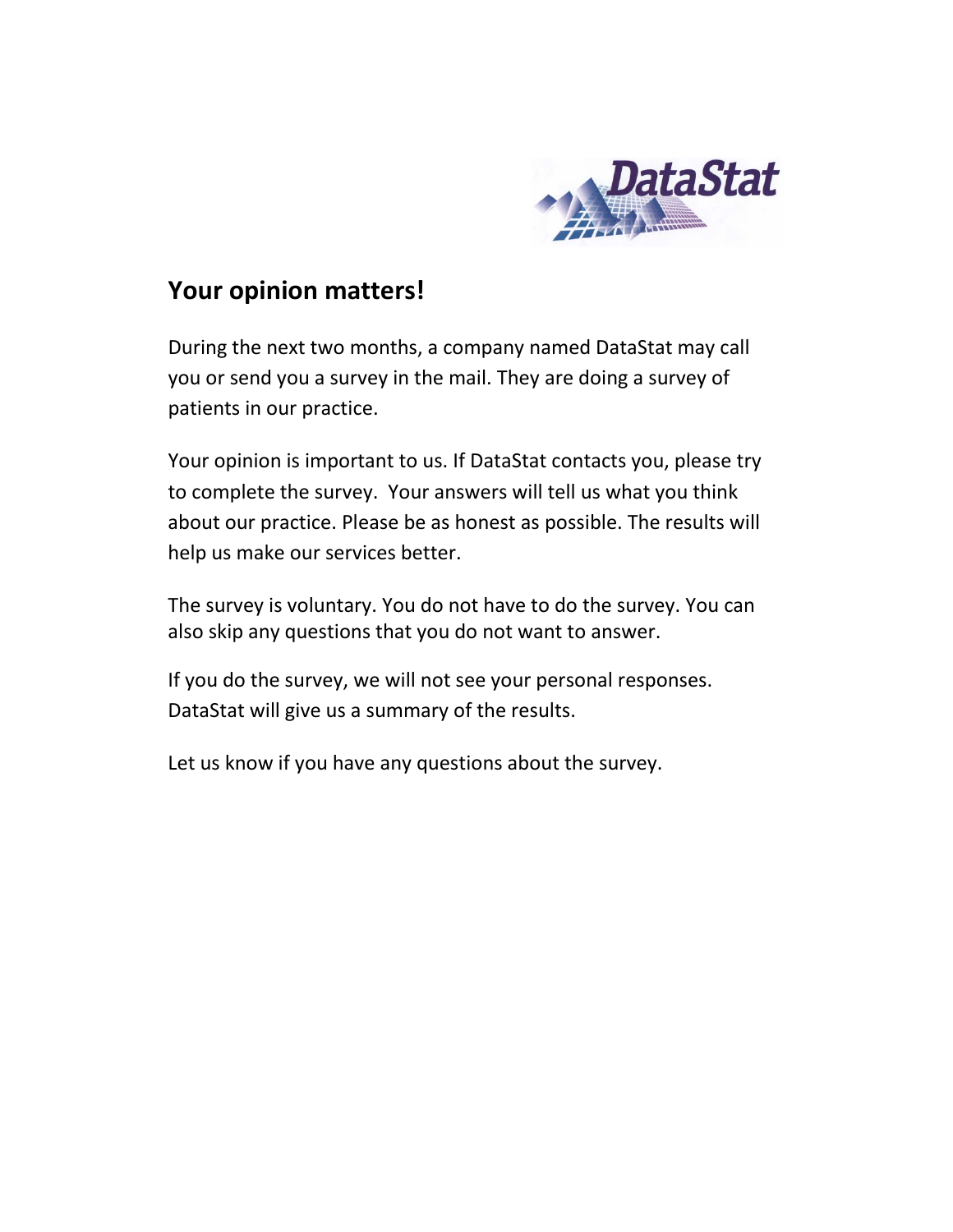

# **¡Su opinión es importante!**

Durante los próximos dos meses, una compañía llamada DataStat puede estar llamándole o enviándole una encuesta por correo. Ellos están haciendo una encuesta con los pacientes de nuestra práctica.

Su opinión es importante para nosotros. Si DataStat le contacta, por favor complete la encuesta. Sus respuestas nos dirán lo que piensa usted sobre nuestra práctica. Por favor sea lo más honesto posible. Los resultados nos ayudarán a mejorar nuestros servicios.

La encuesta es voluntaria. No tiene que hacer la encuesta. También puede saltar cualquier pregunta que no quiera contestar.

Si contesta la encuesta, nosotros no veremos sus respuestas individuales. DataStat nos dará un resumen de los resultados.

Nos deja saber si tiene preguntas sobre la encuesta.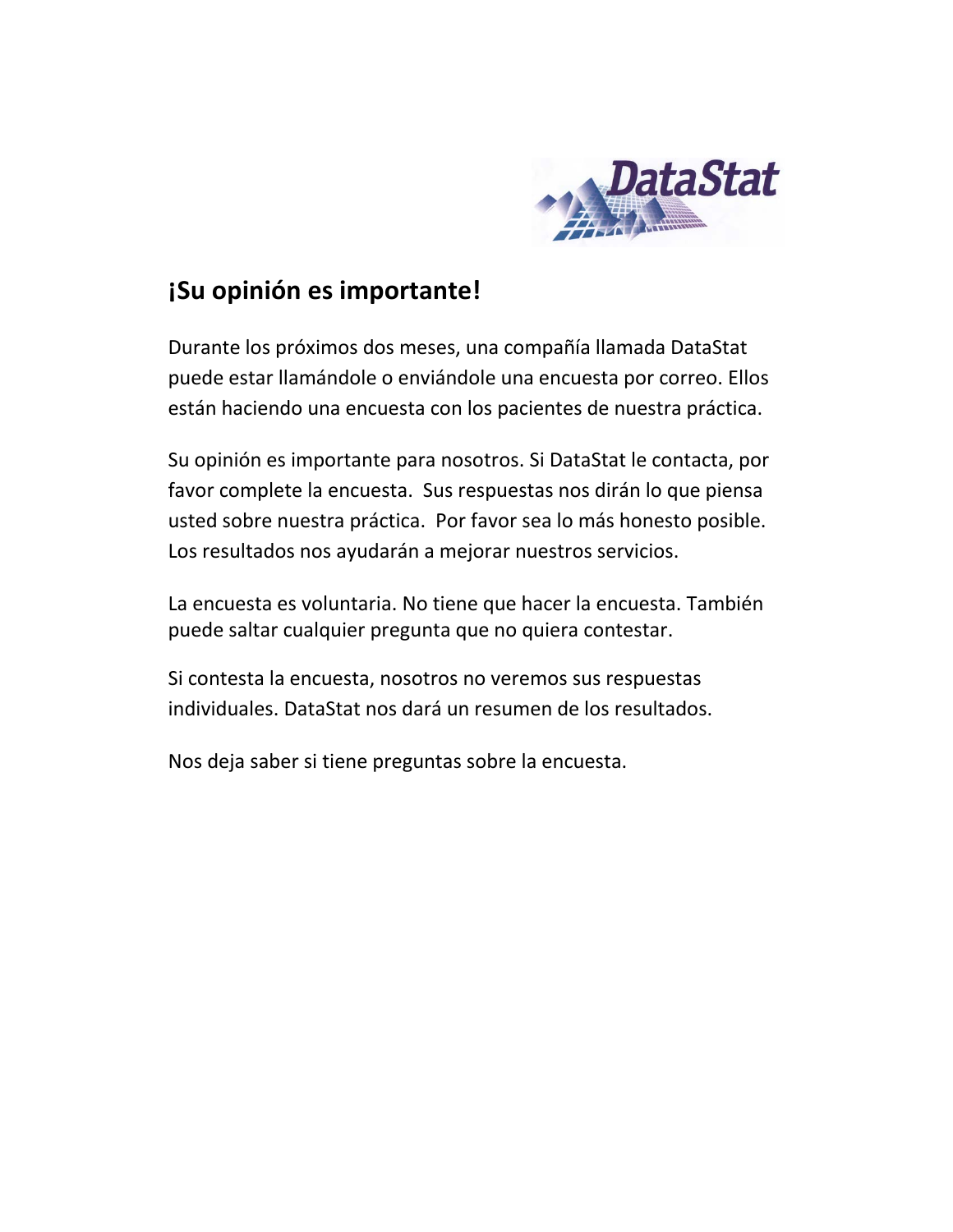**Important Note**: Staff may familiarize themselves with the survey instrument, but should not try to help respondents fill out the survey. If respondents ask staff the meaning of a question, staff should not rephrase the question on the survey instrument or try to interpret the meaning of the question. If this situation occurs, explain that the purpose of using a third party vendor is to increase the accuracy of the results and **ask the patient to call DataStat at 1-888-506-5135 with his/her questions**. See the questions and answers below for frequently asked questions about the survey. Practices are discouraged from answering other questions about the survey, as this might compromise the survey results. You may confirm that Care Transformation Collaborative Rhode Island has contracted with DataStat as the third party survey vendor to conduct the survey on behalf of the practice. The practice may also tell the patient the survey is being conducted to help improve healthcare quality.

#### **General Questions about the Survey**

#### **Who is conducting this survey? Who is sponsoring this survey?**

- Care Transformation Collaborative Rhode Island is sponsoring this survey on behalf of our practice.
- Care Transformation Collaborative has contracted with DataStat, an independent survey research organization, to help conduct the survey.

#### **Who is DataStat?**

• DataStat is an independent research organization in Ann Arbor, Michigan that Care Transformation Collaborative contracted with on our behalf to help conduct the survey.

#### **What is the purpose of the survey? How will the data be used?**

• The survey is designed to collect information on patients' experiences with the care and services provided by their clinicians. It will help our practice improve the quality of care we provide.

#### **Are my answers confidential? Who will see my answers?**

• Your answers will be seen by the research staff and will be combined with answers from other surveys to make a statistical report. Your/your child's clinician will not receive your individual responses, nor will any response be attached to your/your child's name during the study.

#### **What happens to my answers?**

• Your individual responses will be combined with the responses given by other patients who are in the same practice and a summary will be made available to the practice.

#### **How long will this take?**

• The survey will take about 10 minutes to complete*.* 

#### **What questions will be asked?**

• The survey asks questions about the experiences you/your child had receiving care and services from the clinician. There will be questions asking you about any problems you/your child may have had receiving care or services. It asks you to rate different types of care and services you/your child may have received.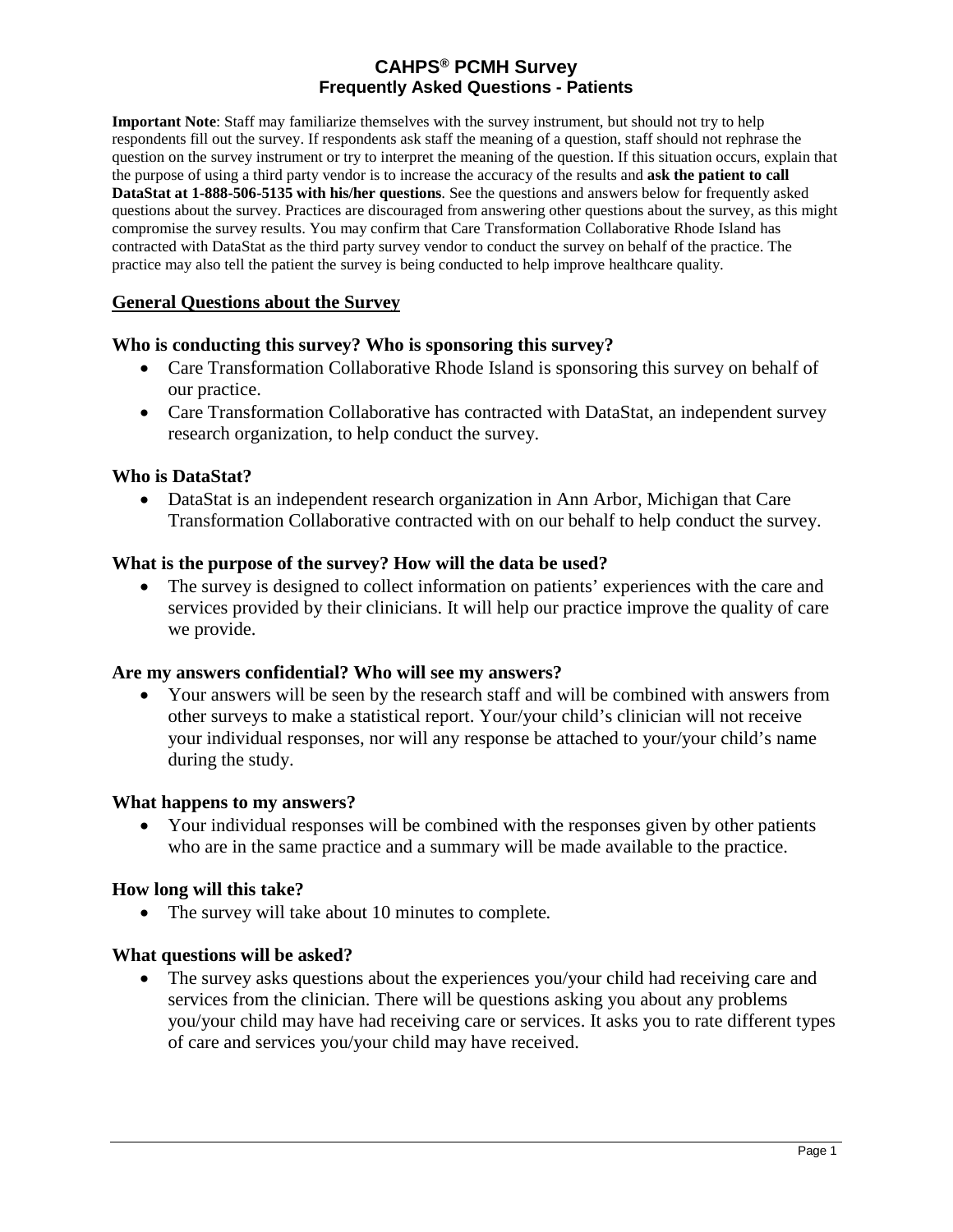#### **How did DataStat get my/my child's name? How was I/my child chosen for the survey?**

• Your/your child's name was randomly selected from all patients who had a visit here in the last 6 months. We did not share any information about your/your child's personal medical history with DataStat.

#### **I am confused by the term 'provider'.**

• For the purposes of this survey, the term "provider" refers only to the clinician named in the survey. It does not refer to any health plan from which you or your child receive benefits or to any practice group from which you or your child obtain health care services.

#### **I am no longer a patient of clinician/clinic listed.**

• Ask if they have seen the clinician listed on the letter and questionnaire in the last 6 months. If yes, they should fill in the circle next to 'Yes" for Question 1 and continue filling out the rest of the survey according to the visit that is listed. If no, they should fill in the circle next to 'No' for Question 1 and continue filling out the rest of the survey following the skip instructions.

#### **I am/my child is not a patient at the listed clinic/clinician, but another family member is.**

- The person whose name is on the letter should fill out the survey. If the person named was not a patient of the clinic within the last 6 months, please fill in the circle next to 'No' for Question 1 and follow the remaining instructions.
- If the person whose name is on the letter is a child, either you or another parent/caretaker will need to answer the questions according to experiences with the clinician/clinic of the child named on the letter.

#### **This is not the clinician I normally see.**

• You may still complete the survey even if this is not the clinician you or your child normally sees. The intent of this survey is to gather information about your/your child's particular visit with the named clinician only, so please keep this clinician in mind as you answer the survey questions.

#### **Is the survey for me or (my spouse/my child)?**

• The survey is for the person whose name is on the letter. This will be either you or your child, in which case you or another parent/caretaker will need to answer the questions according to experiences with the clinician/clinic of the child named on the letter.

#### **Can someone else complete the survey on behalf of the patient?**

- The survey is designed to be completed by the patient. We prefer the survey be completed by the patient, but another person may complete the survey for the patient if it is not possible for the patient to do it.
- If the patient is a child, either you or another parent/caretaker will need to answer the questions according to experiences with the clinician/clinic of the child named on the letter.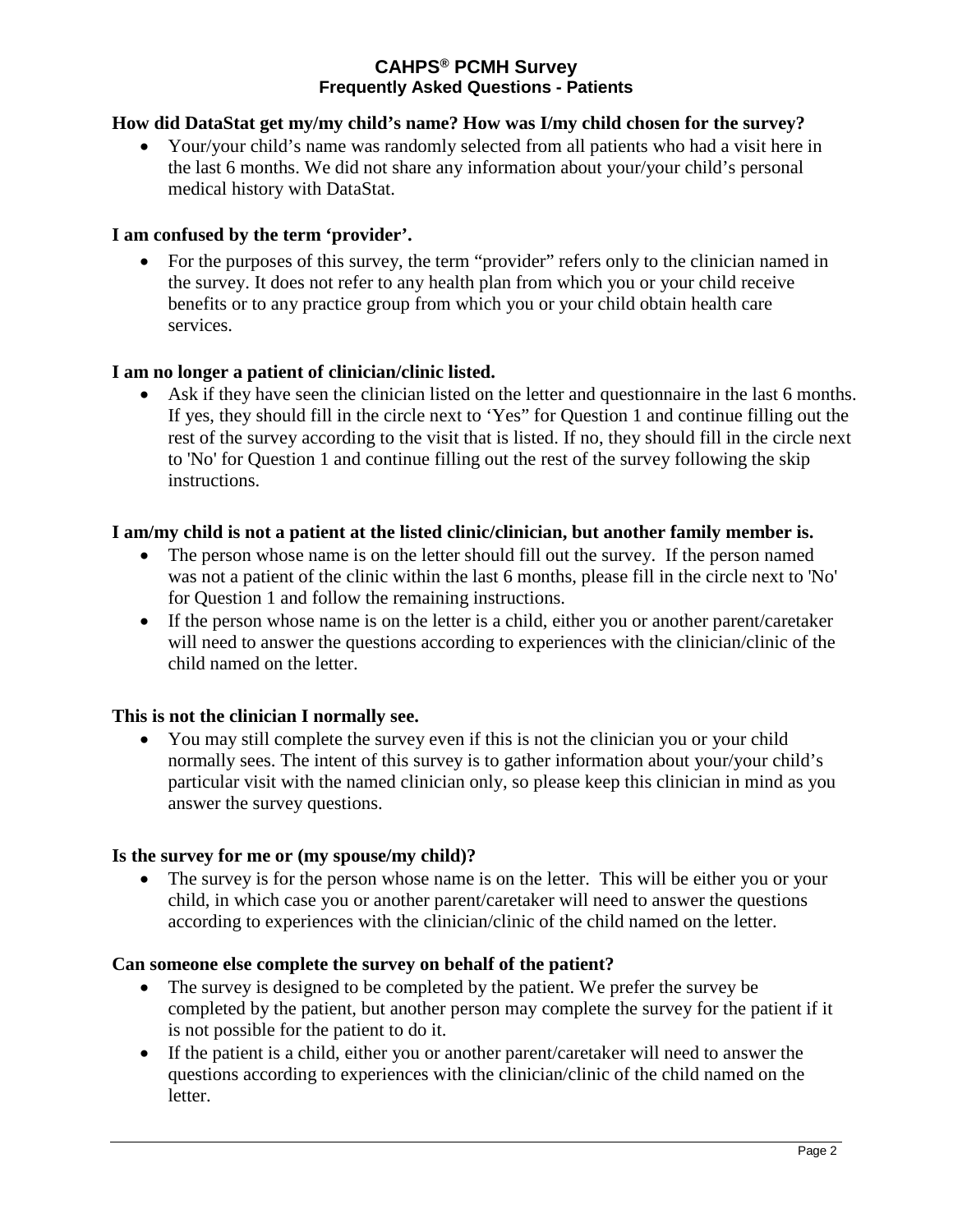#### **My spouse didn't get a survey, but wants to fill one out.**

- Survey recipients were randomly selected, and only those who were selected may participate.
- Random selection of participants helps to ensure confidentiality and ensures we hear opinions from all kinds of people.

#### **Is the survey available in Spanish or Portuguese?**

• Yes. To request materials in Spanish, please contact DataStat at 888-506-5135. To request materials in Portuguese, please call 800-465-0435.

#### **Is the survey available in languages other than English, Spanish and Portuguese?**

• I'm sorry. This survey has not been translated into any other languages.

#### **Is there a deadline to fill out the survey?**

• Since we need to contact so many people, it would really help if you could return it within the next few days.

#### **Where do I put my name and address on the questionnaire?**

• You should not write your name or address on the questionnaire. Each survey has been assigned an identification number that allows DataStat to track which respondents have returned a completed questionnaire.

*IF NEEDED: The names and addresses are stored separately from the answers to the survey questions, so that your answers are not associated with your name.*

#### **My \_\_\_\_ is deceased. What should I do with the questionnaire?**

• I'm sorry to hear that. You don't need to fill out the questionnaire. I'll ask DataStat not to contact you again.

*NOTE TO STAFF: Please call DataStat at 1-888-506-5135 to let them know that the patient is deceased.* 

#### **Why does DataStat keep asking the same questions over and over?**

• I'm sorry if the questions seem repetitive, but DataStat needs to ask all of the questions exactly the way they are written in the questionnaire.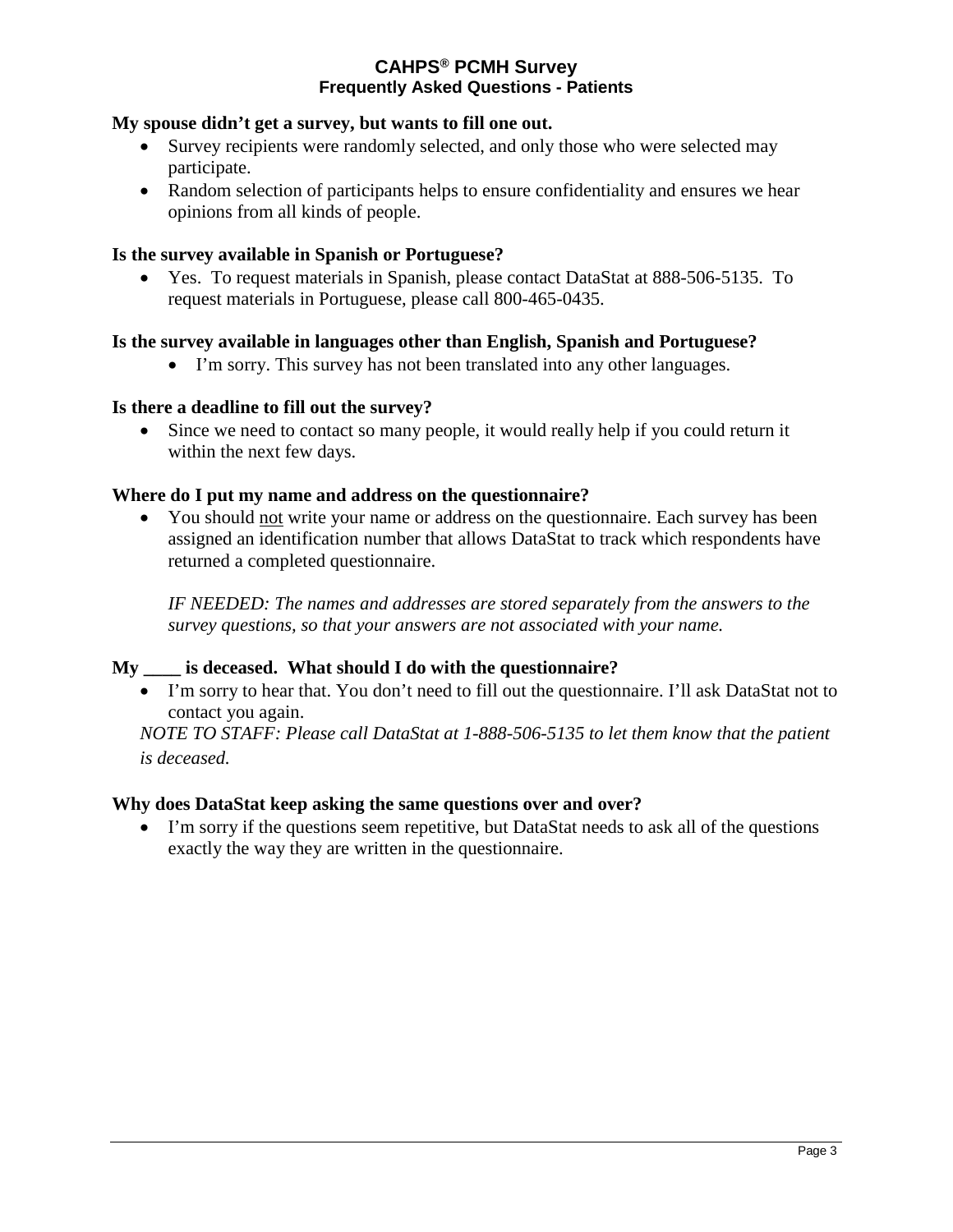#### **Concerns about Participating in the Survey**

#### **I am concerned about my privacy.**

- We did not share any information about your/your child's personal medical history with DataStat.
- DataStat abides by HIPAA regulations. Your/your child's name and address will be kept absolutely confidential and will not be seen by anyone other than the research staff.
- Your answers will be seen by the research staff and will be combined with answers from other surveys to make a statistical report. Your clinician will not receive your individual responses, nor will any response be attached to your/your child's name during the study.

#### **I don't do surveys.**

• I understand, however I hope you will consider participating. This is a very important study for our practice. The results of the survey will help us understand what we are doing well and what needs improvement.

#### **I'm not interested.**

• We could really use your help. Could you tell me why you're not interested in participating?

#### **I'm extremely busy. I don't really have the time.**

• I know your time is limited, however it is a very important survey, and we would really appreciate your help. The interview will take about 10 minutes.

#### **I don't want to answer a lot of personal questions.**

• I understand your concern. This is a very important survey. If a question bothers you, you may just skip it.

#### **I'm very unhappy with your practice. I don't see why I should help you with this survey.**

• I'm sorry you're unhappy. This is a good reason for you to participate. Your responses will help the clinician understand what improvements are needed.

#### **Do I have to complete the survey? What happens if I do not? Why should I?**

• Your participation is voluntary. There are no penalties for not participating. But, it is a very important survey and your answers will help to improve the quality of care we provide.

#### **I have been advised not to participate in telephone surveys.**

• I can understand your concern. But this is an important survey for our practice. Your answers will help your clinician understand what he/she is doing well and what needs improvement.

#### **I don't want to buy anything.**

• We're not selling anything or asking for money. We want to ask you some questions about the care and services provided by our practice.